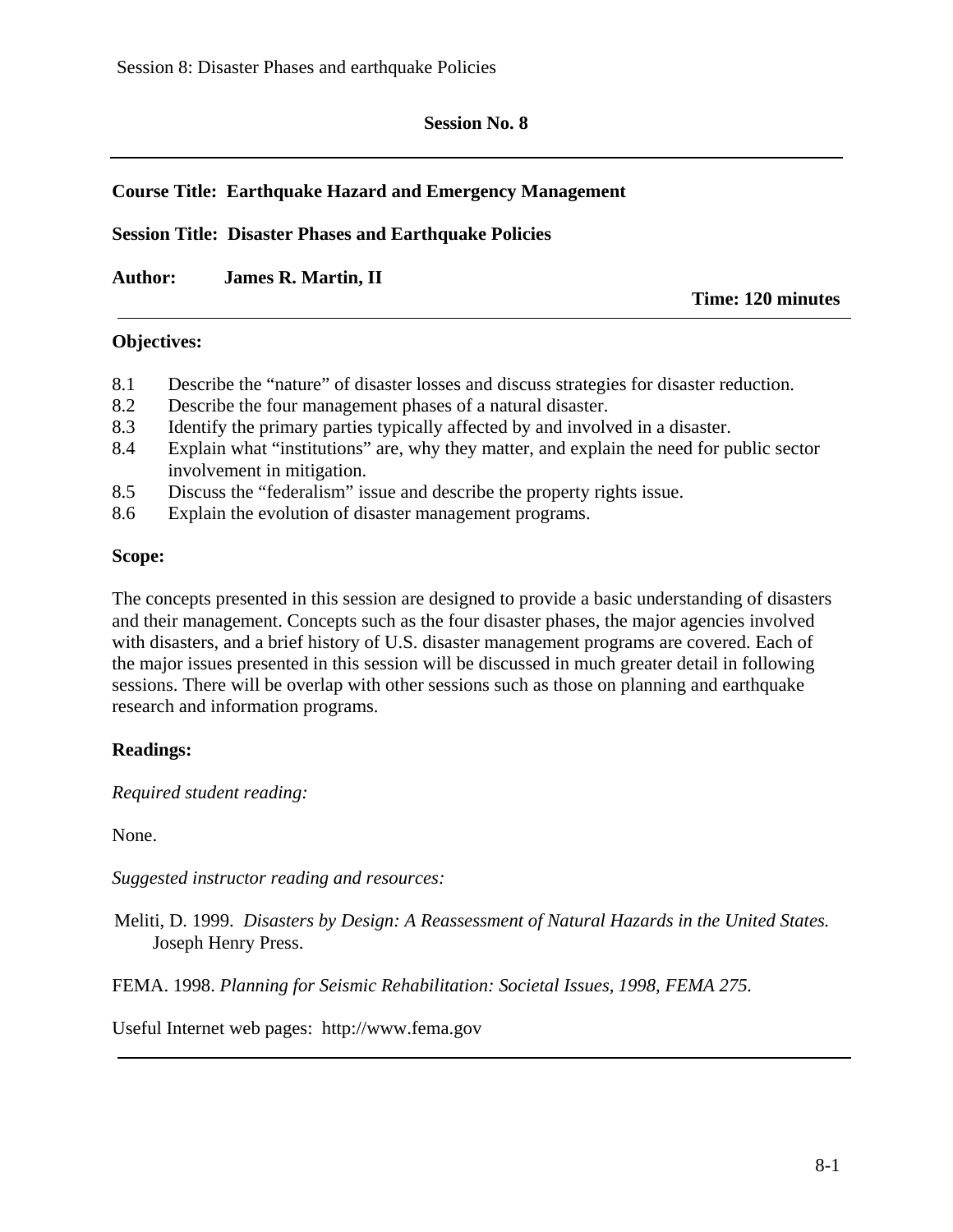Session 8: Disaster Phases and Earthquake Policies

## **Handouts:**

Handout 8.1 Homework Assignment 8.1.

### **Electronic visuals included:** [*see Session 8 – Electronic Visuals.ppt*]

- 8.1. Strategies for Disaster Reduction
- 8.2. What's at Risk in the U.S.?
- 8.3. What's at Risk in the U.S.? (continued)
- 8.4. Disaster Phases
- 8.5. Typical Imbalance between Immediate Disaster Responsibilities and Local Resources
- 8.6. Map illustrating the better performance of better-designed structures in the high-risk zone

### **General Requirements**:

The lecture should begin with an examination of the nature of hazard losses and then focus on the four phases of disaster management, key concepts associated with policy, and the various federal programs involved with disasters. The instructor should mention that much of the information presented in this session will be built upon in later sessions, especially the four phases of disaster management. To engage the students in this text-intensive material (not many interesting visuals can be used to discuss policy issues), the instructor should attempt to generate discussions of the material as it is presented. Alternatively, the instructor may wish to assign the lecture notes as reading material followed by an in-class discussion of the key points. The main points to get across are that policy and the institutional environment for mitigating hazard losses are complex; significant changes in policy are occurring because of skyrocketing costs; and, emphasis has shifted to reduction of losses by modifying exposure to hazards (mitigation). The homework assignment should be handed out following the last objective and one week should be allowed for completion.

Additional requirements:

Computer and projector.

## **Objective 8.1 Describe the "nature" of disaster losses and discuss strategies for disaster reduction.**

### **Requirements:**

The content should be presented as lecture, supplemented with electronic visuals. The instructor is cued as to when the electronic visual files should be presented.

Electronic Visuals Included: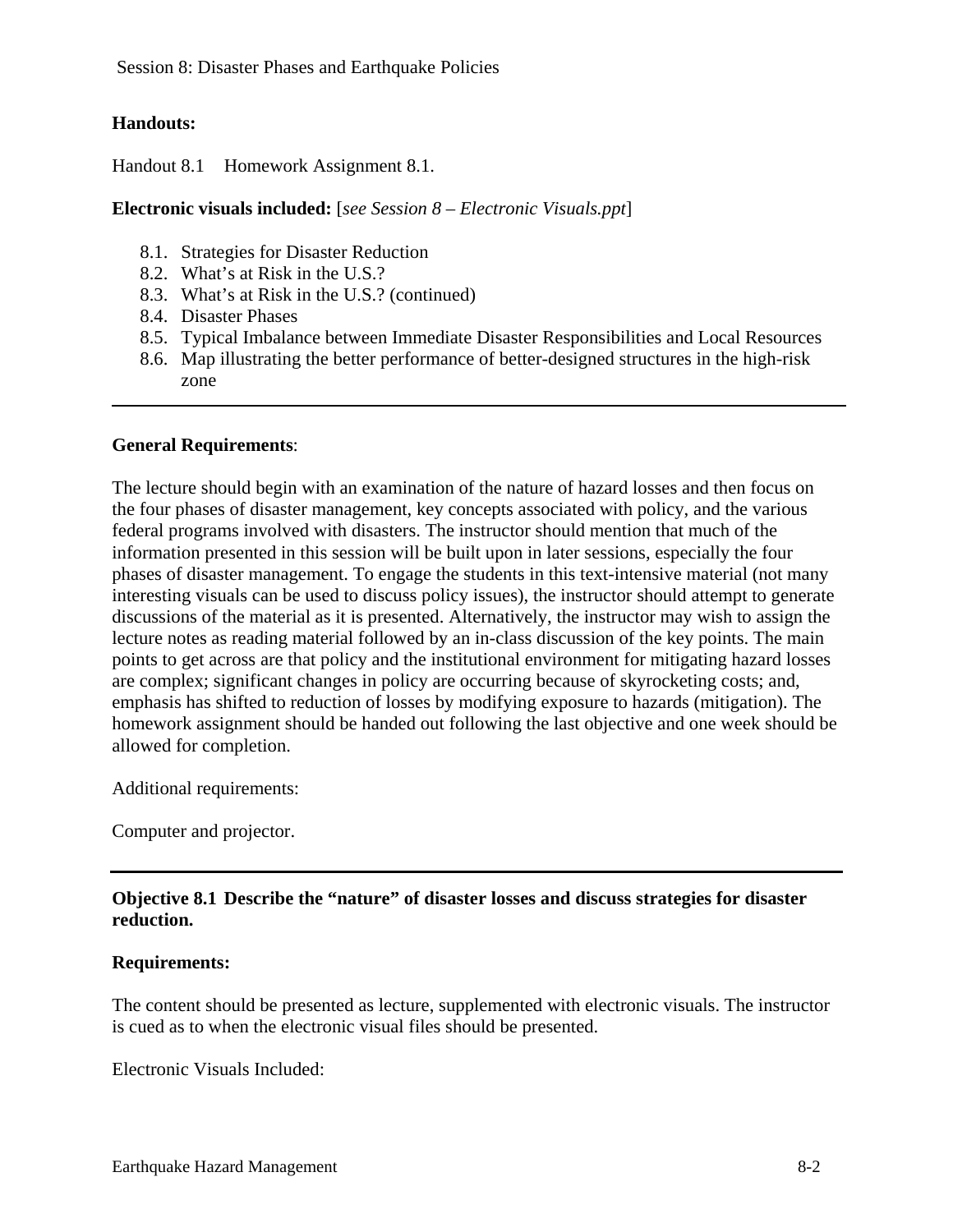| Electronic Visual 8.1 | <b>Strategies for Disaster Reduction</b> |
|-----------------------|------------------------------------------|
| Electronic Visual 8.2 | What's at Risk in the U.S.?              |
| Electronic Visual 8.3 | What's at Risk in the U.S.? (continued)  |

### **Remarks:**

### **I. Nature of Disaster Losses:**

- **A.** Two basic philosophies exist with respect to viewing disaster losses. Disaster losses can be looked at as the result of either:
	- 1. Bad luck associated with random natural events.
	- 2. Consequences of decisions affecting exposure:
		- a. Where to live (in a flood plain? near an active fault line?).
		- b. How to build (adequate measures taken to ensure resilient structure?).
		- c. What kind of warning systems to employ (early warning system? coordination at all levels – local, regional, state?)
- **B. The philosophy adopted strongly influences the manner in which disasters are approached and dealt with.** There is an increasing agreement and realization that we "design our own disasters" by the decisions we make and actions we take in hazardous regions (Mileti, 1999).
- **II. General strategies for disaster reduction have been outlined below (USGS, 1995).**  [*Electronic Visual 8.1*]

[*Instructor note: Mention that these concepts will be discussed in much greater detail in future sessions*].

- **A.** Identify areas/regions of greatest risk. **Risk assessment is an important first step in developing strategies and mitigating risks**.
- **B. Focus limited resources where they can do the most good**. Limited resources always will be an impediment to hazard reduction and it is important to **optimize**  the benefit of such resources.
- **C. Increase public awareness of vulnerability**. Education, especially continued communication of hazards posed is an important factor that will determine whether entities will take desired actions (Tierney et al., 2001).
- **D. Implement hazard mitigation policies and practices**.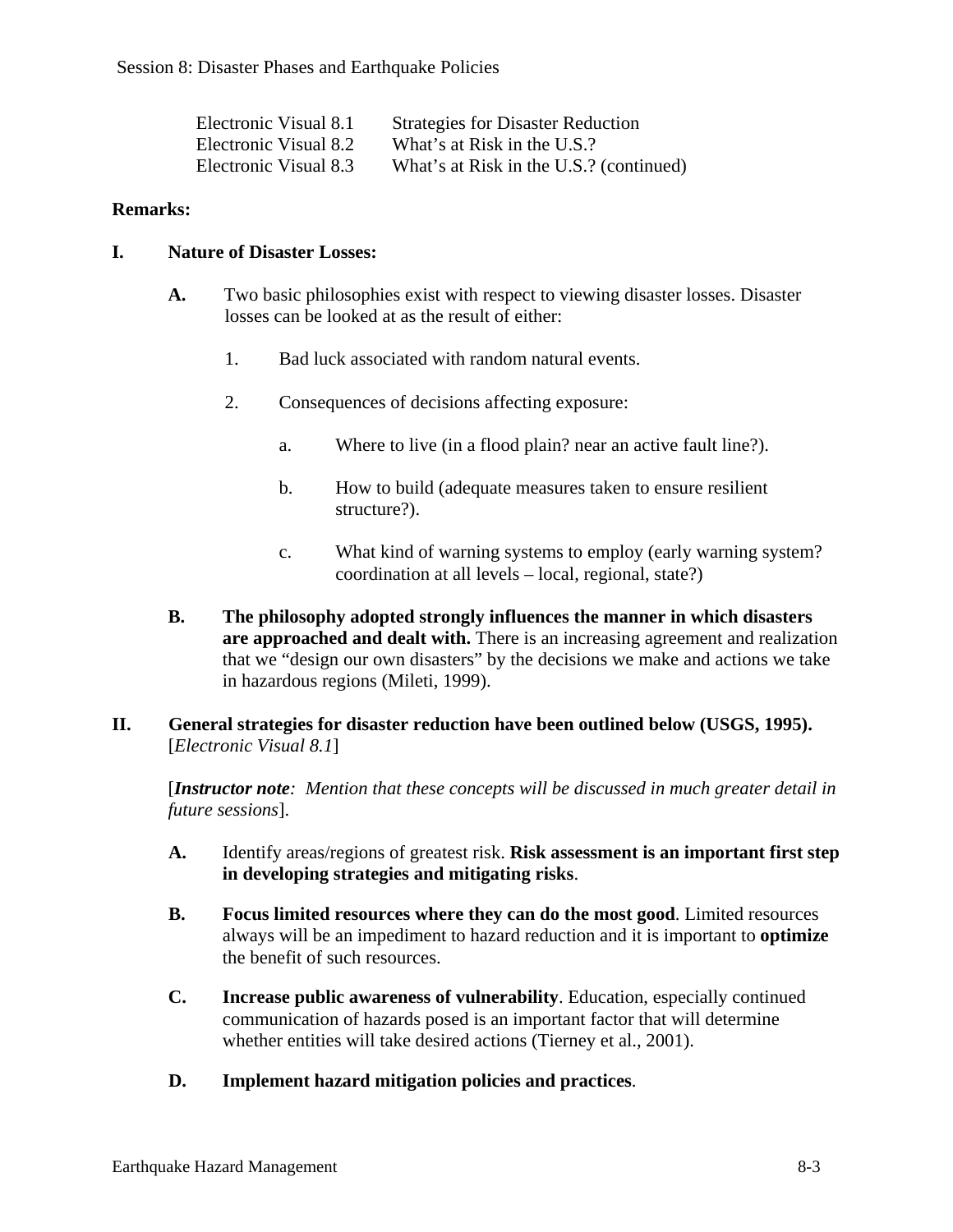- **E. Prepare for emergency response, recovery and reconstruction**.
- **F. Improve prediction and warning capabilities**.
- **G. Learn from previous disasters to prevent repetition of mistakes**. Not only is it vitally important to learn as much as possible from each disaster, but the time period following disasters often is the critical time-window of opportunity to effect policy changes and advance key initiatives.
- **H. Share information and experience worldwide**. Many valuable lessons have been learned and global data sharing is increasing the effectiveness of mitigation efforts. Organizations such as National Earthquake Hazard Reduction Program (NEHRP), Earthquake Engineering Research Institute (EERI), the National Science Foundation (NSF), and the Earthquake Megacities Initiative (EMI), play an important role in facilitating global partnerships and learning opportunities.

## **III. What's at Risk in the United States?**

- **A.** The U.S. has a vast stock of infrastructure that includes (USGS, 2004): [*Electronic Visuals 8.2 and 8.3*]
	- 1. Tens of millions of single and multiple family dwellings.
	- 2. More than 5 million miles of roads, railroads and transit systems.
	- 3. More than 5 million miles of underground pipelines for oil, gas, water, and electrical utilities.
	- 4. Hundreds of thousands of federal, state, and private sector buildings.
	- 5. Hundreds of thousands of schools, colleges, and universities.
	- 6. Hundreds of thousands of factories and manufacturing facilities.
	- 7. Hundreds of thousands of small businesses and shopping centers.
	- 8. About 575,000 bridges.
	- 9. Tens of thousands of civic centers and places of public assembly.
	- 10. Tens of thousands of hospitals and health care facilities.
	- 11. Tens of thousands of monuments, historic buildings, and museums.
	- 12. Thousands of ports and harbors.
	- 13. Thousands of conventional power plants.
	- 14. Thousands of military bases.
	- 15. Thousands of airports.
	- 16. Thousands of dams.
	- 17. Hundreds of national forests and parks.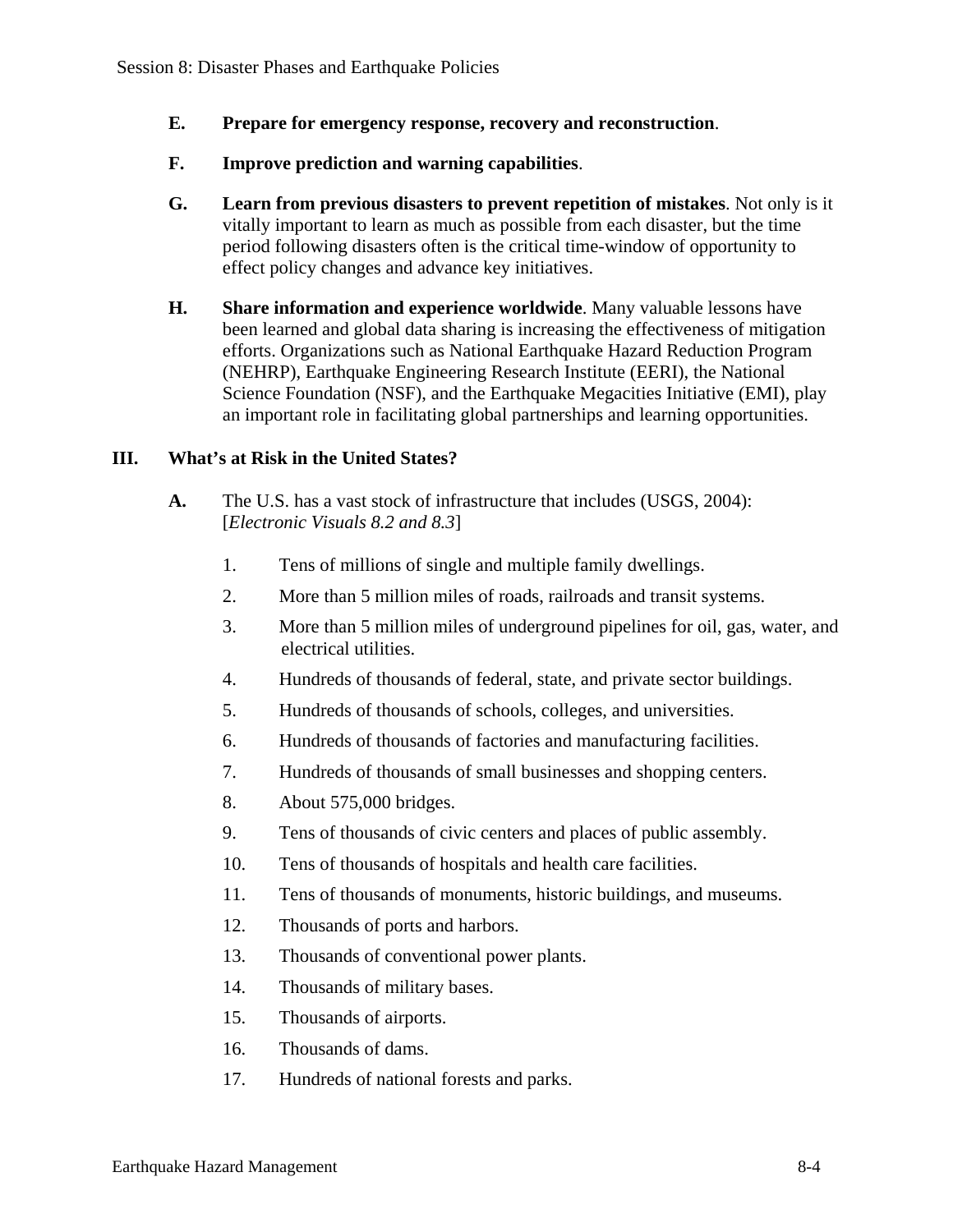**B.** Of particular concern is the fact that much of this infrastructure is critical (i.e., key buildings bridges, utilities), is aging, and poorly resistant to seismic shaking (NRC, 2003).

### **Objective 8.2 Describe the four management phases of a natural disaster.**

#### **Requirements:**

The content should be presented as lecture, supplemented with electronic visuals. The instructor is cued as to when the electronic visual files should be presented.

Electronic Visuals Included:

Electronic Visual 8.4 Disaster Phases

[*Instructor Note: Mention that the disaster phases covered below will be presented in much greater detail in Sessions 9 – 11*].

#### **Remarks:**

#### **I. There are four phases of disaster management:**

- **A. Mitigation** takes place before or between events to reduce impacts. It includes zoning ordinance, building codes, structural improvements, etc.
	- 1. **Mitigation is the cornerstone of disaster management**.
	- 2. It involves the continuing effort to **lessen the impact that hazards** have on people and property and to reduce the scope of disasters.
	- 3. Mitigation is defined by FEMA as "sustained action that reduces or eliminates long-term risk to people and property from natural hazards and their effects."
	- 4. Mitigation can involve actions such as:
		- a. Promoting sound land-use planning based on known hazards.
		- b. Buying insurance.
		- c. Relocating structures.
		- d. Developing, adopting, improving, and enforcing building codes and standards.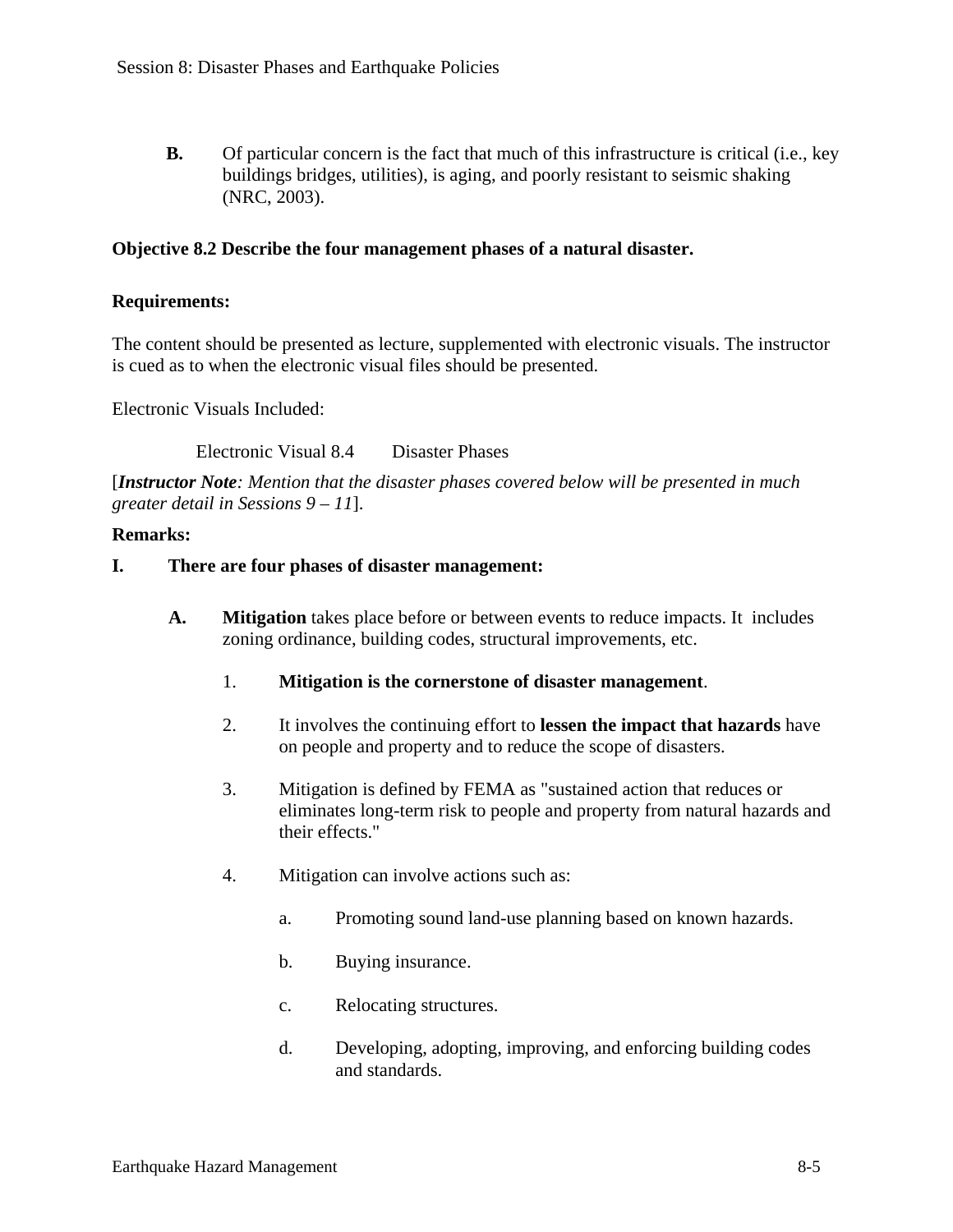- e. Engineering and retrofitting facilities to withstand earthquakes.
- f. Developing and implementing business or community plans to reduce susceptibility to hazards.
- **B.** Preparedness involves development of community training and public awareness, logistical support and communications, basic supply needs, early warning, and monitoring.
	- 1. Preparedness takes the form of plans or procedures designed to save lives and to minimize damage when an emergency occurs.
	- 2. Planning, training, and disaster drills are essential elements of preparedness. Activities should be designed to ensure that when a disaster strikes, appropriate personnel will be able to provide the best response possible.
- **C. Response** (time-critical) involves emergency operations, damage surveys, equipment, human resources, funds, communication, and baseline maps.
	- 1. Response is defined as the actions taken to save lives and prevent further damage in a disaster or emergency situation.
	- 2. Response involves putting preparedness plans into action. Response activities may include damage assessment, search and rescue, fire fighting, and sheltering victims.
- **D.** Recovery involves, rebuilding, claims, feedback from involved parties, etc.
	- 1. Recovery involves the actions taken to return the community to normal following a disaster.
	- 2. Repairing, replacing, or rebuilding property are examples of recovery activities.
- **E.** The symbiotic relationship among the four phases of disaster management are represented in the visual below: [*Electronic visual 8.4*]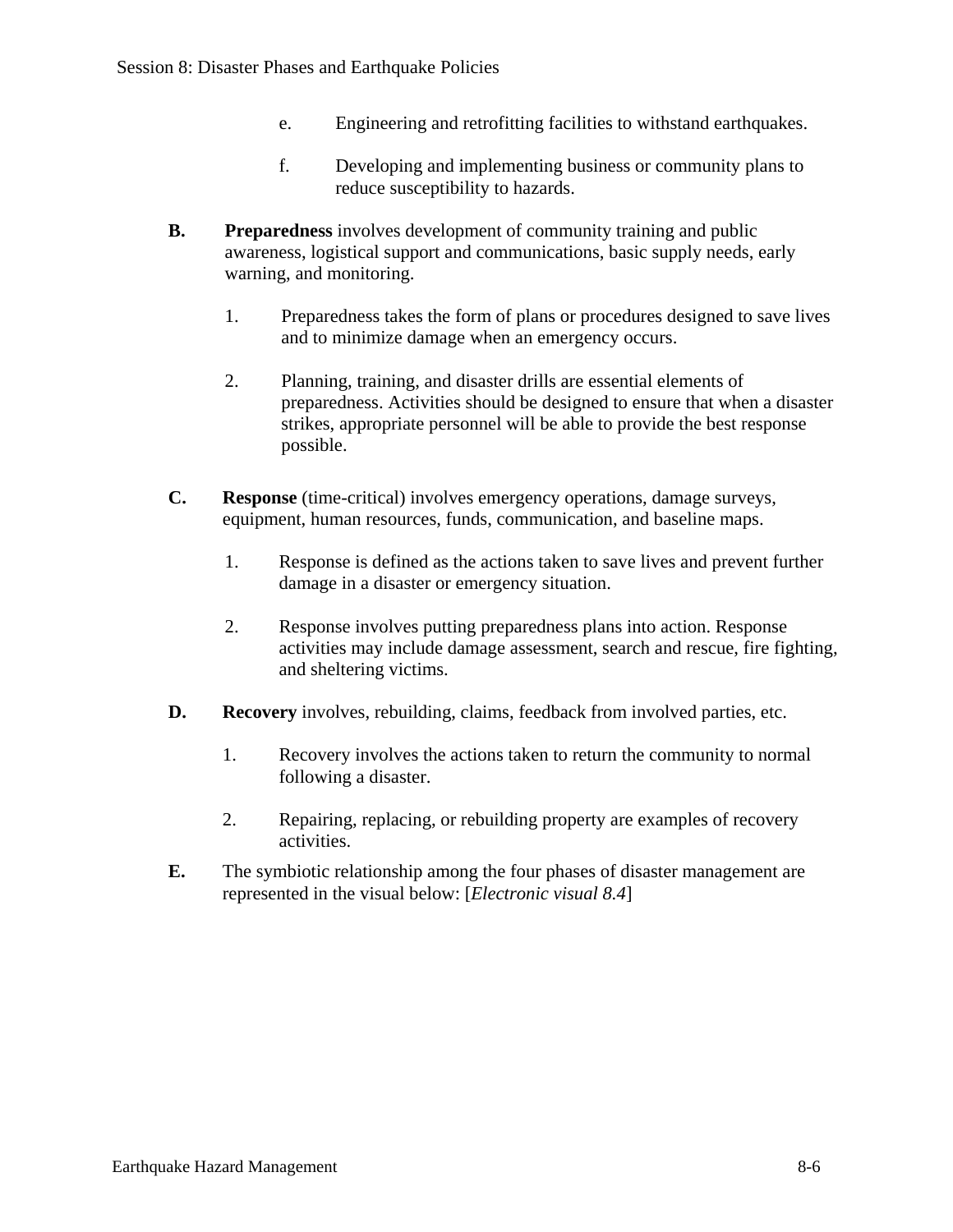

*Visual 8.4 – The four phases of disaster management. Visual credit: DisasterHelp.gov at https://disasterhelp.gov/portal/jhtml/help/instructions.jhtml?community=*

# **Objective 8.3 Identify the primary parties affected by and involved in a disaster.**

#### **Requirements:**

Present the material as lecture and encourage student input and discussion.

[*Instructor note: The roles of each of the parties listed below will be played out by the students in a classroom exercise later in the course. They are presented here mainly to promote discussion and have the students begin to think about specific emergency management issues.*]

#### **Remarks:**

### **I. Parties Typically Involved in Disasters:**

- **A.** Forecasters/Researchers (U.S. Geological Survey [USGS], National Weather Service [NWS], National Oceanic and Atmospheric [NOAA], universities, etc.).
- **B.** Federal Government (Federal Emergency Management Agency [FEMA], National Guard, Army Corps of Engineers [COE], etc.).
- **C.** State government (Office of Governor, state police, state emergency management offices).
- **D.** Local/municipal/regional government agencies and actions (transportation departments, water distribution, wastewater treatment, clearing trees, garbage disposal, emergency planners).
- **E.** Local emergency agencies (police, fire, emergency medical personnel, hospitals).
- **F.** Aid agencies (Red Cross, church organizations).
- **G.** Insurance companies (claims).
- **H.** Utility companies (electricity, natural gas, telephone).
- **I.** Businesses (hardware/lumber stores, groceries).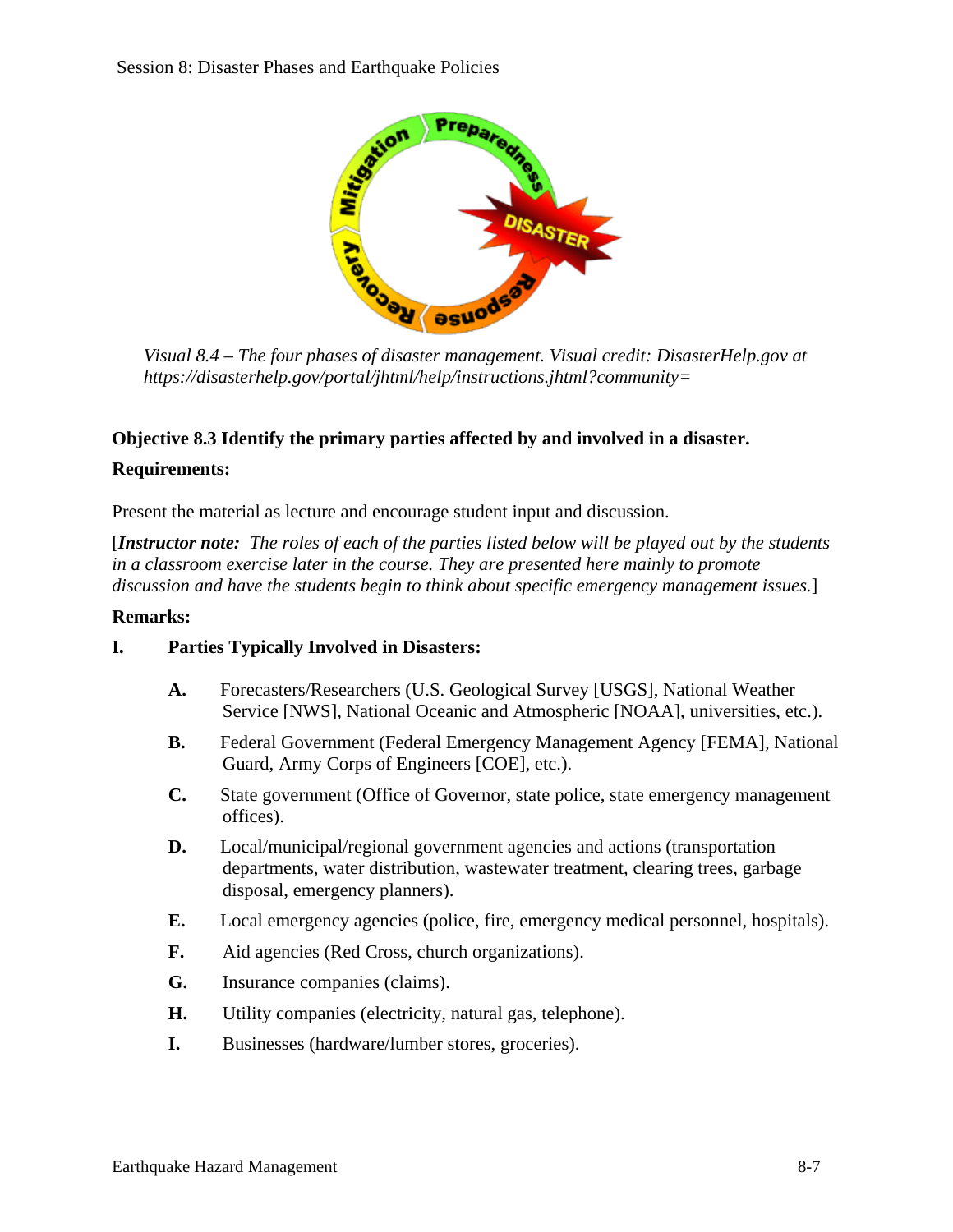- **J.** Engineers/planners/scientists (mitigation, damage assessment, recovery, **communication with public).**
- **K**. Victims (casualties, property damage, displaced persons, loss of business operations, etc.).
- **L.** News media (communication channels).
- **M.** Others?

## **Objective 8.4 Explain what "institutions" are, why they matter in emergency and hazard management, and why public sector involvement is required for disaster reduction.**

### **Requirements:**

The content should be presented as lecture, supplemented with electronic visuals. The instructor is cued as to when the electronic visual files should be presented.

### **Remarks:**

## **I. Importance of "Institutions."**

- **A.** "Institutions" basically are structured procedures and decision processes such as government permit programs, government subsidy programs, etc.
- **B. Institutions are important because they influence behavior affecting exposure to disasters.** Existing programs, procedures, and processes, such as building permits, can either facilitate hazard reduction by guiding appropriate practices and behavior, or impede needed progress – established institutions can be slow to change and the bureaucracy associated with multi-tiered processes can increase opportunities for miscommunication.

# **II. Why Is Public Sector Involvement in Hazard Reduction Inevitable and Essential?**

- **A.** Most governments inherently have humanitarian concern for its citizens.
- **B.** Governments have fear of social and economic disruptions posed by disaster.
- **C.** The scope of the problem typically is beyond that which can be addressed by the private sector, and governments necessarily have to be involved to address major disasters and related issues.
- **D.** The "public goods" problem governments typically are the only entities with motivation to develop major disaster mitigation projects, because such projects necessarily will benefit everyone in the region, not just those that pay for and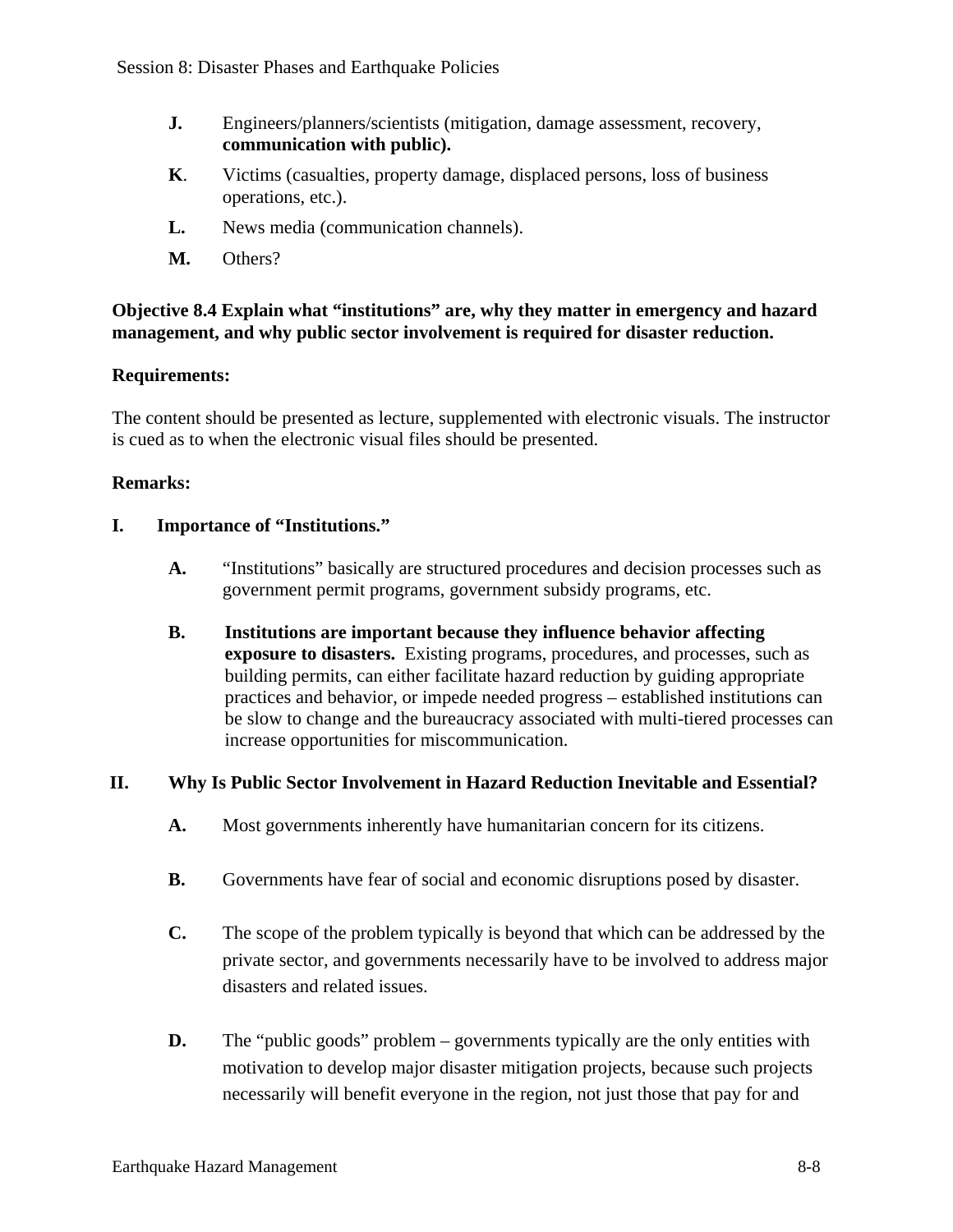build the facility – there would be less incentive on the part of the private sector to pay for such projects. For instance, a floodwall in a town would benefit everyone who lived there, not just the builders of the structure, and there is no direct way to recover such costs and/or regulate use in the private sector. "Public goods" projects are inherently government-sponsored.

- **E.** Inadequate information about disaster-related risks. Typical governments are the only entities that possess enough money to fund studies and develop and share knowledge to address disasters and mitigation strategies.
- **F.** There often is irrational human behavior with respect to low probability/high consequence events. Mitigation actions by individuals often can be governed more by emotional responses than careful, informed decisions. Actions that are not developed by informed entities generally do not optimize resources and may produce higher risks. Actions should be sustainable and coordinated.

**Objective 8.5 Discuss the "federalism" issue and property rights issue and how these impact hazard management and disaster mitigation.**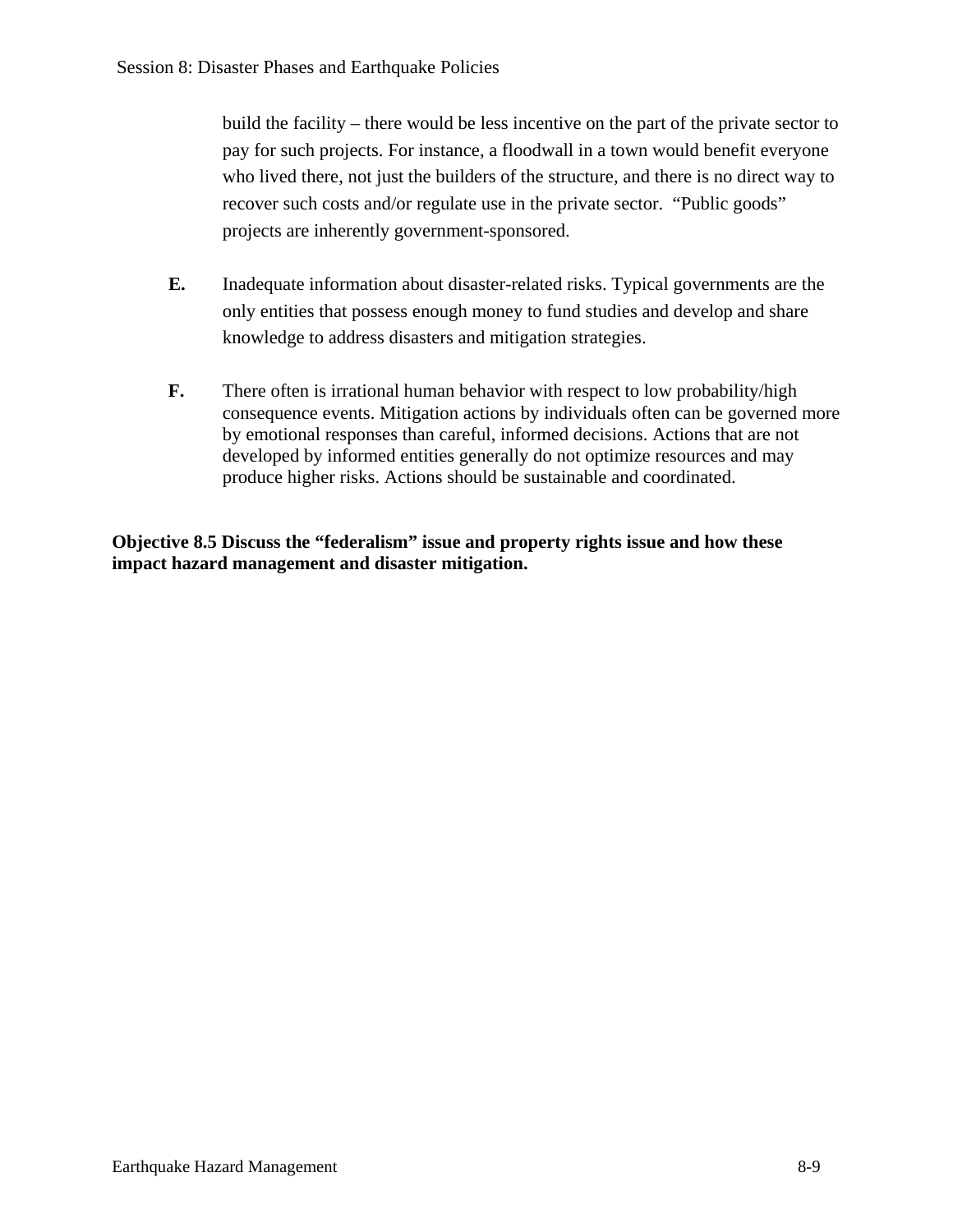## **Requirements:**

The content should be presented as lecture, supplemented with electronic visuals. The instructor is cued as to when the electronic visual files should be presented.

Electronic Visuals Included:

| Electronic Visual 8.5 | Typical imbalance between immediate disaster               |
|-----------------------|------------------------------------------------------------|
|                       | responsibility and local resources                         |
| Electronic Visual 8.6 | Map illustrating the better performance of better-designed |
|                       | structures in the high-risk zone                           |

### **Remarks:**

- **I. The "Federalism" Issue**.
	- **A. Federal**: "of or constituting a form of government in which sovereign power is divided between a central authority and a number of constituent political units."(American Heritage, 2000).
	- **B.** In a "federal" governmental system, governmental responsibility is divided among federal, state, and local levels of government. This is the system of government in the U.S.
	- **C. Effective disaster management requires coordinated action at all levels**. There have been number of studies that cite **poor coordination level of government as a major issue impediment to disaster reduction (Tierney et al., 2001)**. **Thus, the inherent layered structure of government often presents impediments.**  Also, local responsibility is high, but typically the resources are inadequate, as shown in the plot below: [*Electronic Visual 8.5*]



*Visual 8.5 – Graph showing the typical imbalance between immediate disaster responsibility and available resources. The bulk of immediate response will fall on local agencies that have fewer resources than national governments. Visual adapted from* Bendimerad (2002).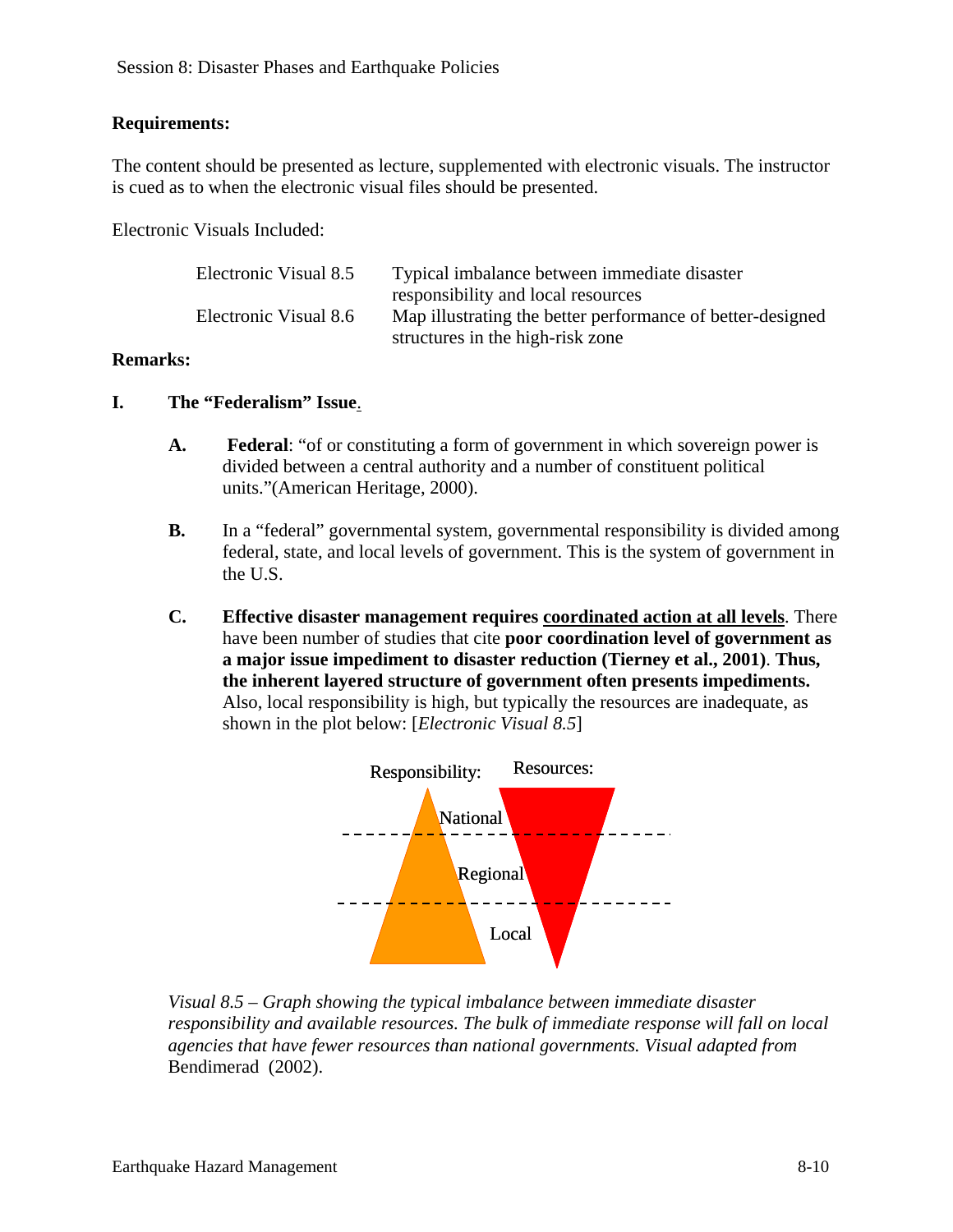# **II. The Property Rights Issue and Land-Use Planning.**

- **A.** Federal and state constitutions prohibit the "taking" of private property.
- **B.** Governments have power to regulate property rights under the "police power" to protect public health, safety, and welfare (e.g., prohibiting construction in a floodplain, condemning a damaged residence following a major earthquake).
- **C.** The line between "taking" and "regulating" is fuzzy and must be defined on a case-by-case basis by the courts.
- **D. Land-use planning and ordinances at the state, regional, and community levels also play a key role in disaster mitigation**, as discussed below. (United Nations, 2004):
	- 1. Land-use planning generally is most effective in areas that have not been developed, or where there has been minimal investment in capital improvements. Since location is a key factor in determining the risks associated with natural hazards, land use plans are a valuable tool in that they can designate low-risk uses for areas that are most vulnerable to natural hazards impacts.
	- 2. Land-use plans are implemented through ordinances and policies, zoning laws, police power, and through a jurisdictions capital improvement program.
	- 3. Tools such as transfer of development rights, planned unit developments, cluster development, and similar approaches can ensure that the property owners receive an adequate return on their investments while still providing community protection against natural hazards.
	- 4. Microzoning enables identification of disaster-prone areas at a local scale. This can be used to maintain low levels of building density or to avoid development in such areas. For instance, microzoning has proved to be particularly effective in establishing setback distances from active fault lines within which building is prohibited (FEMA, 1998).
	- 5. For example, floodplains, steep slopes, areas subject to liquefaction, and areas susceptible to wildfires, can be designated for open space uses while the property owner is allowed to develop the remaining areas of the property at a higher density. This method not only reduces the potential for damages, but open space uses also will enhance the marketability and attractiveness of the development, and may even reduce the developer's costs.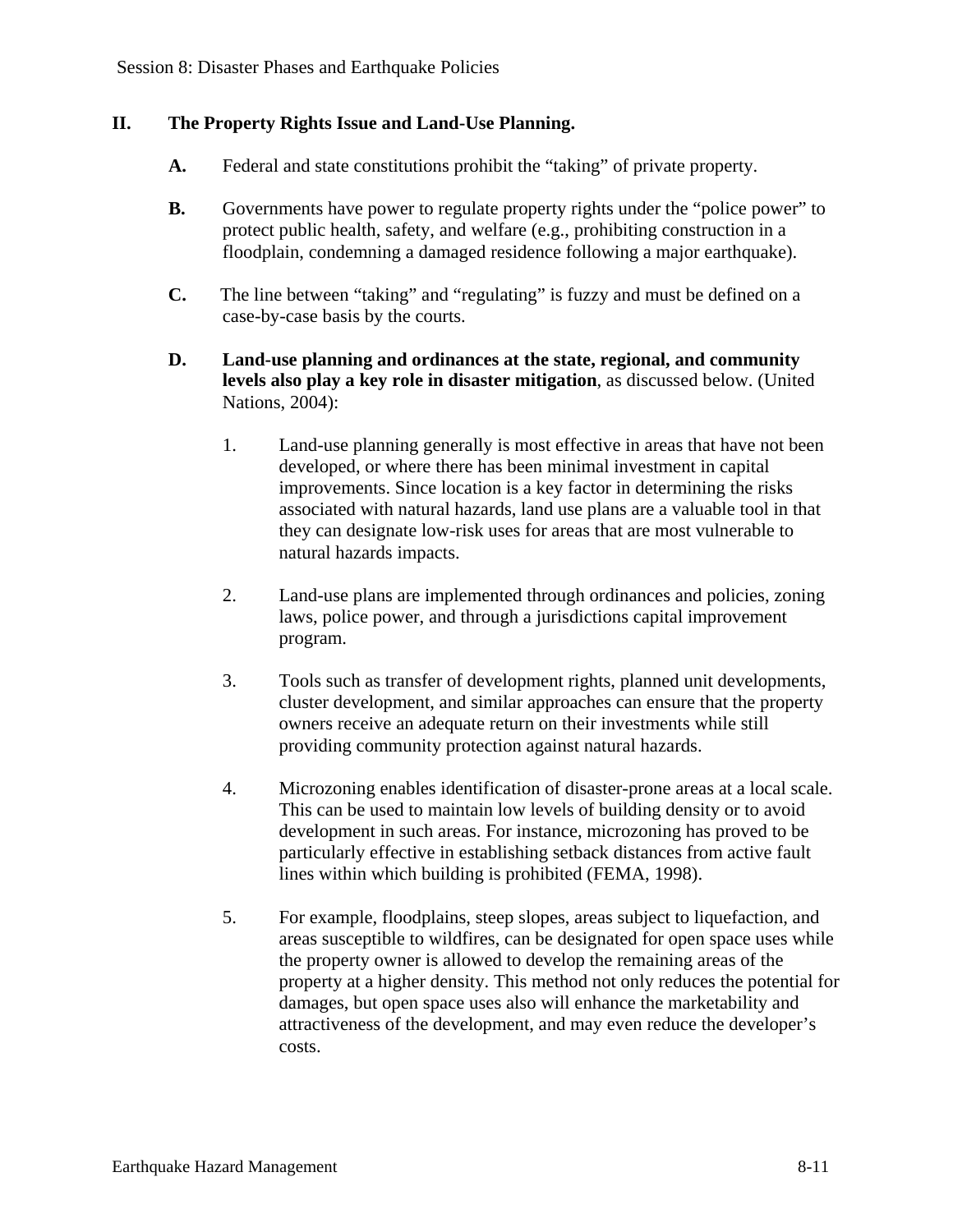- 6. A community also can influence the location and density of development through its capital improvement plans, which determine where the community places critical infrastructure needed for development, such as roads, water supply, and wastewater treatment. For example, eliminating sewer service extensions onto a barrier island often will result in lowdensity development.
	- a. **A good example of land-use ordinances to reduce disaster effects was recently demonstrated in Florida:** Coastal communities are vulnerable to extensive building damage due to wind forces and storm surges associated with hurricanes. Two of the most effective tools for mitigating damages, land use and building code requirements, were implemented during the 1980s by the State of Florida through its Coastal Construction Control Line (CCCL) regulation. The CCCL defines the zone along the coastline subject to flooding, erosion, and other impacts during a 100-year storm. Properties located seaward of the CCCL are subject to state-enforced elevation and construction requirements. The CCCL foundation, elevation, and wind-load design requirements seaward of the CCCL are more stringent than normal coastal building requirements.

On October 4, 1995, Hurricane Opal struck a portion of the Florida coastline as a Category 3 hurricane with 110-115 miles per hour winds. **During Hurricane Opal, none of the 576 major habitable structures located seaward of the CCCL and permitted by the state under current standards sustained substantial damage. By contrast, 768 of the 1,366 pre-existing major habitable structures seaward of the CCCL sustained substantial damage**; see visual below. [*Electronic Visual 8.6*]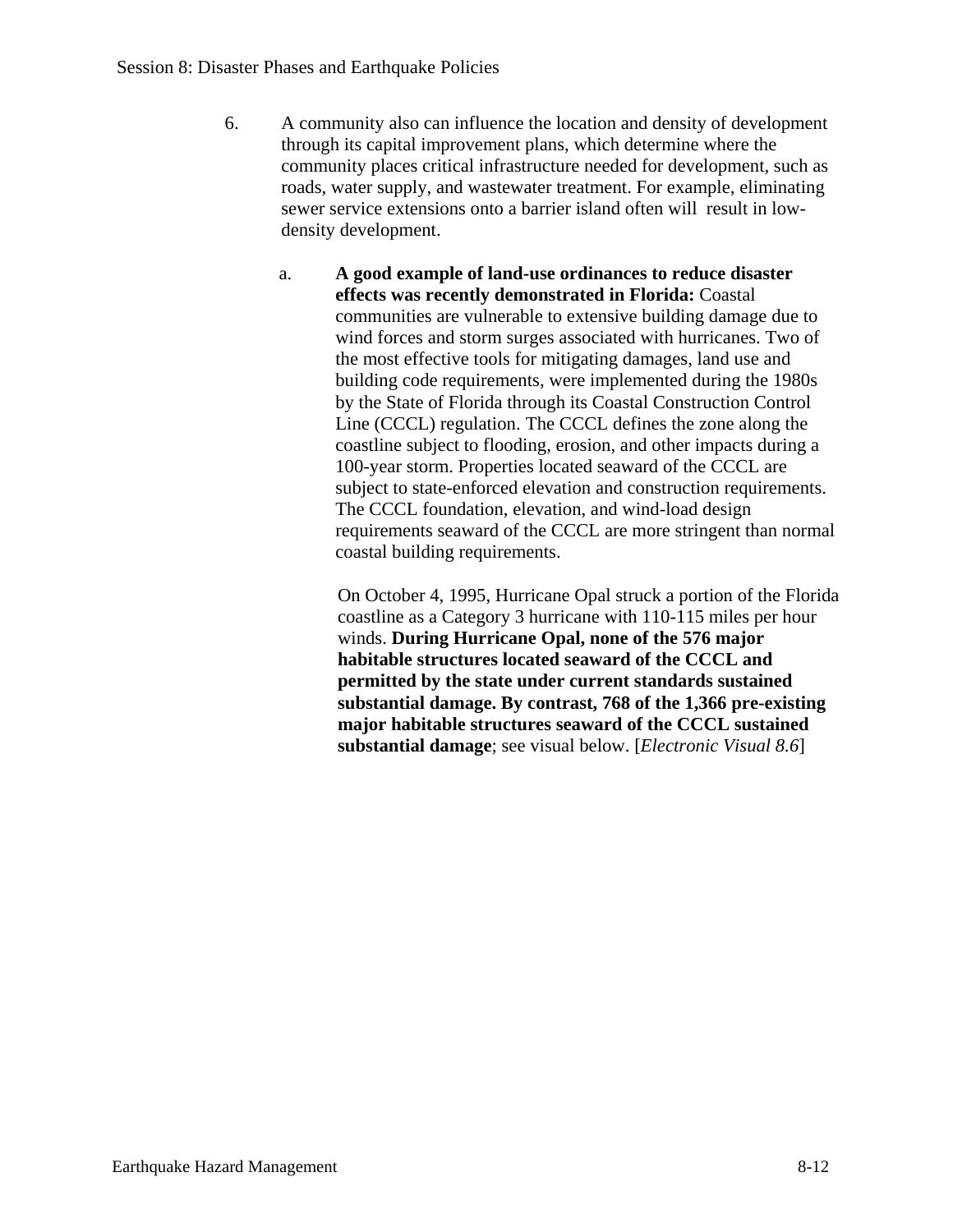

*Visual 8.6 – Map illustrating the better performance of better-designed structures in the high-risk zone (seaward of the CCCL) during the 1995 Hurricane Opal. Credit: FEMA 294.* 

# **Objective 8.6 Explain the evolution of disaster management programs in the U.S.**

### **Requirements:**

The content should be presented as lecture, supplemented with electronic visuals. The instructor is cued as to when the electronic visual files should be presented. The homework assignment, Handout 8.1, should be distributed following this objective.

| Handouts Included: |                          |
|--------------------|--------------------------|
| Handout 8.1        | Homework Assignment 8.1. |

### **Remarks:**

### **I. The evolution of philosophy in addressing disasters by federal management programs in the U.S. is presented sequentially below:**

- **A. Assist victims of disaster losses.** This was the initial focus of U.S. government. The first legislation to deal with disaster relief was the Congressional Act of 1803 in response to aiding victims of a major fire in Portsmouth, New Hampshire.
- **B. Control the cause** (if possible). For instance, when scientific research into the causes of floods showed that the construction of levees was insufficient as a method of control, the first steps were made to provide for reforestation and soil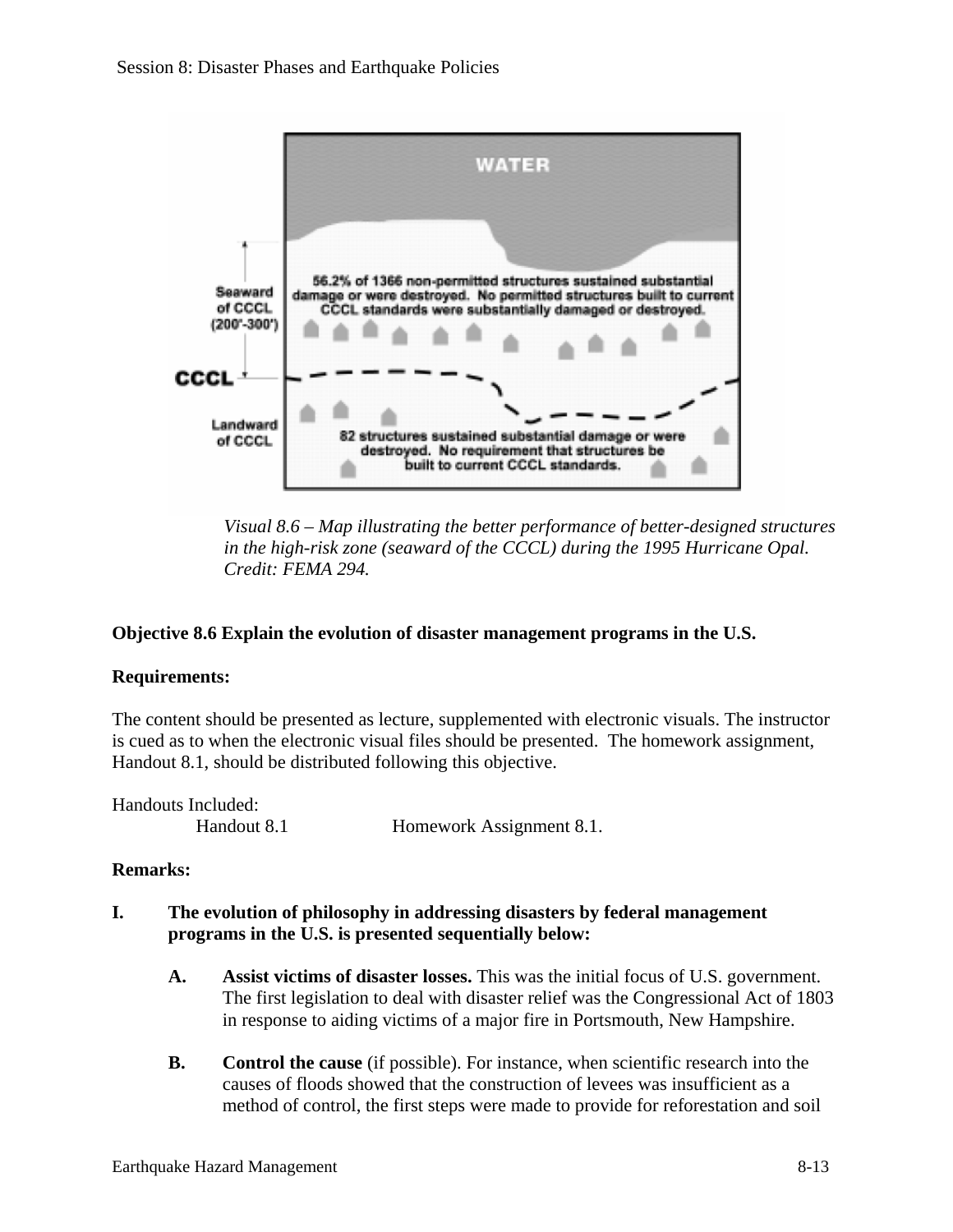conservation. The Clarke-McNary Act of 1924, the Mississippi Flood Control Act of 1928, and the McSweeney-McNary Act of 1928 were all directed toward that end. In 1935, the Soil Conservation Service was established by the Congress of the U.S. under an act declaring a policy of permanent provision for control and prevention of soil erosion, and for control of floods.

- **C. Improve warning for potential victims of impending disasters.** NOAA was formed in 1970, although the agencies that came together at that time, such as the National Weather Service, which provides national weather warnings and forecasts) are among the oldest in the Federal Government,. NOAA's role is to assess and predict environmental changes, protect life and property, provide decision-makers with reliable scientific information, manage the nation's living marine and coastal resources, and foster global environmental stewardship.
- **D. Provide insurance for disaster losses.** In 1968, the National Flood Insurance Program (NFIP) was established to protect high-risk flood regions by backing insurance programs that agree to specific standards in reducing flood damage.
- **E. Improve response of structures/equipment.** Develop and enforce better building codes (creation of NEHRP program in 1977) and emphasize mitigation (i.e., Disaster Mitigation Act of 2000).
- F. **Modify behavior of potential victims.** The current focus of government is toward mitigation, as it is now recognized that growing trend of increasing losses is unsustainable (i.e., Disaster Mitigation Act of 2000 mandates planning). Examples of modifying behavior includes increasing awareness, information and education, imposing construction requirements, restricting the use of hazard-prone land, requiring disclosures in land transactions, providing financial incentives, providing relocation assistance, subsidizing insurance premiums, withholding governmental assistance for disaster recovery, etc.

# **II. Current Disaster Policy, Agencies and Programs.**

- **A. Policy Issues**: Policy and the institutional environment for mitigating hazard losses is complex, because policy:
	- 1. Has many forms and sources, and can be difficult to understand.
	- 2. Can be neutral to disaster exposure, but also can encourage or discourage exposure.
	- 3. Can have various contradictory components.
	- 4. Includes a variety of principles such as: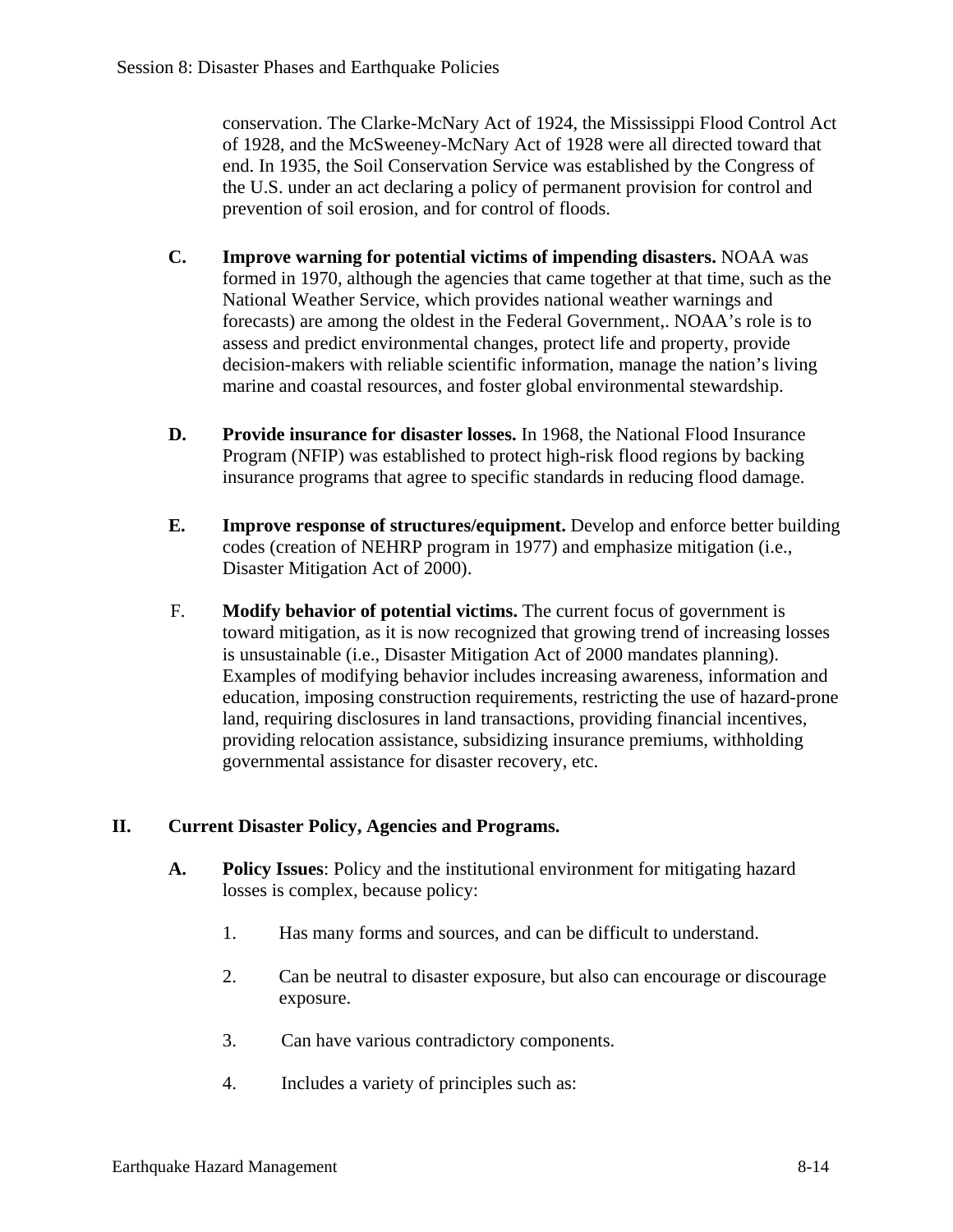- a. Providing assistance to limit suffering and social disruption.
- b. Controlling hazards.
- c. Improving understanding and predictability of hazards.
- d. Making insurance for hazard losses available.
- e. Recognizing property rights.
- f. Recognizing the local/state/federal division of powers.
- 5. Often involves reducing vulnerability to injury and property damage by means such as:
	- a. Controlling new development in high-risk areas (land-use ordinances).
	- b. Removing development from high-risk areas.
	- c. Improving performance of structures (building codes, etc.).
	- d. Improving warnings of destructive events.
- 6. Significant changes are occurring because of skyrocketing costs of natural disasters (i.e., motivation for Disaster Mitigation Act of 2000).
- **B.** Primary agencies involved with disasters include:
	- 1. Key federal agencies: (Department of Homeland Security [DHS] and the Federal Emergency Management Agency [FEMA]).
	- 2. State emergency management agencies.
	- 3. Many other private organizations (e.g., the American Red Cross) and governmental units.

### **III. Evolution of Federal Disaster Management Agencies.**

- **A.** Individual acts of Congress to provide assistance include:
	- 1. As mentioned earlier, the first official act of Congress for disaster relief was the Congressional Act of 1803 act to assist victims in New Hampshire following an extensive fire.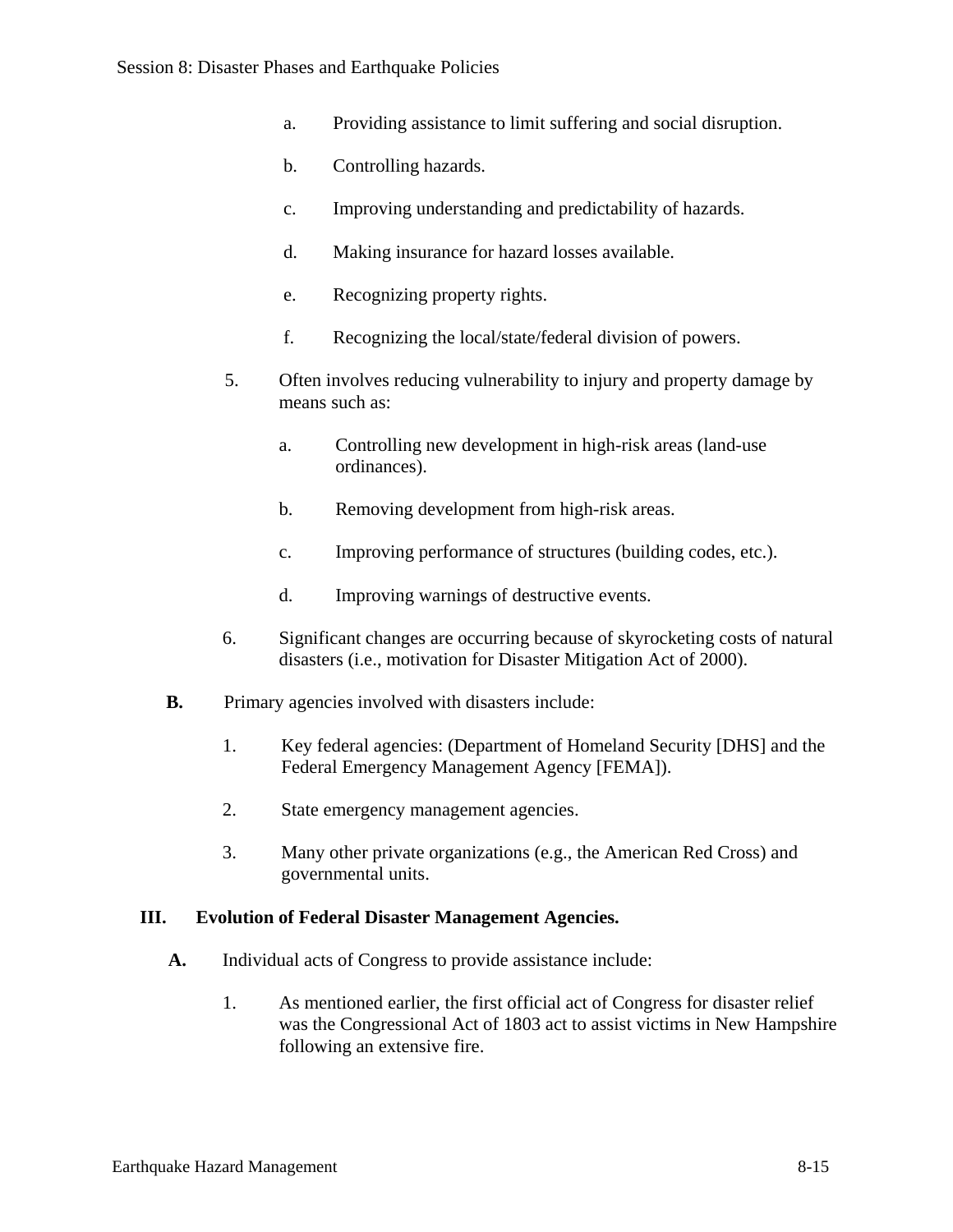- 2. Many individual acts were passed in subsequent years as federal resources were used to fight more than 100 disasters from 1803 to 1950 or so (Brooking, 2004).
- 3. The last major act related to disasters was the Homeland Security Act of 2002 creating the Department of Homeland Security (DHS).
- **B.** Creation of major federal disaster agencies**.** 
	- 1. **Reconstruction Finance Corporation (RFC).** This former U.S. government agency was created in 1932. Its purpose was to facilitate economic activity by lending money during the depression. At first it lent money only to financial, industrial, and agricultural institutions, but the scope of its operations was greatly widened to finance the construction and operation of war plants, make loans to foreign governments, provide protection against war and disaster damages, and other activities.
	- 2. **Office of Emergency Preparedness (OEP).** Emergency preparedness planning functions initially were vested in National Security Resources Board (NSRB), established by the National Security Act of 1947 as an independent agency to advise the President on mobilization coordination. NSRB transferred its functions to the Office of Defense Mobilization (ODM) in the early 1950s. ODM consolidated with the Federal Civil Defense Administration to form Office of Defense and Civilian Mobilization (ODCM), with responsibility for civil defense and emergency mobilization coordination in 1958. ODCM was renamed Office of Civil and Defense Mobilization (OCDM) by an act of August 26, 1958. Civil defense functions of OCDM were transferred to the Office of the Secretary of Defense in 1961. OCDM was re-designated Office of Emergency Planning (OEP) in 1961. OEP coordinated emergency preparedness activities, principally in areas of resource utilization, civil defense, economic stabilization, post-attack rehabilitation, and government organization and continuity. OEP was re-designated as the Office of Emergency Preparedness (OEP) in 1968 (USA&NA, 2004).

The OEP currently is responsible for managing and coordinating federal health, medical, and health-related social services as well as recovery related to major emergencies and federally declared disasters, including natural disasters, technological disasters, major transportation accidents, and terrorism. The OEP now operates under the umbrella of the new Department of Homeland Security as part of the Human Health and Services Agency's Office of Emergency Response.

3. **Federal Disaster Assistance Administration.** This former agency was created in the 1970s and essentially became what is now FEMA.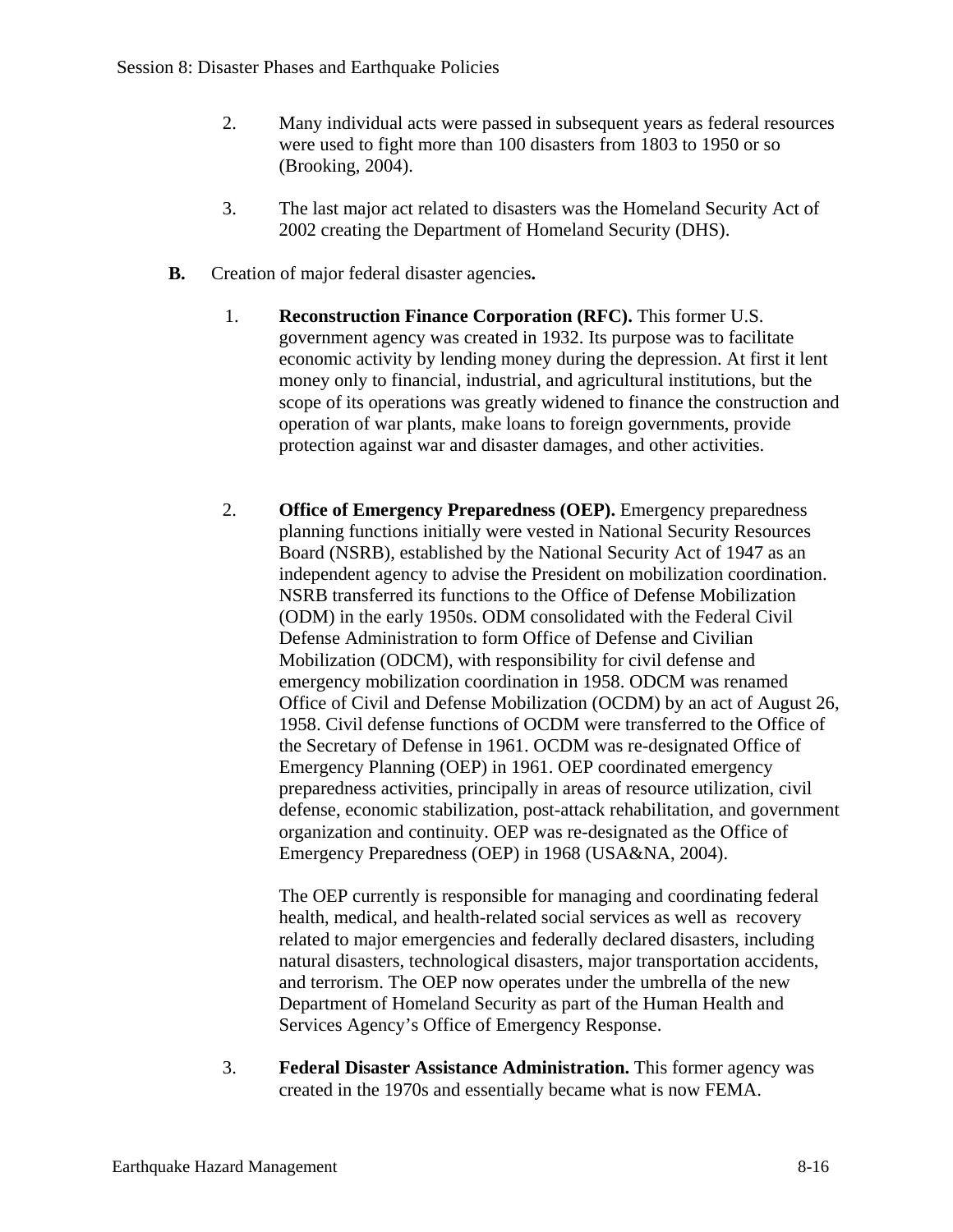- 4. **Federal Insurance Administration.** The Federal Insurance Administration (FIA) administers the National Flood Insurance Program, available nationwide. These programs provide insurance coverage for events that are not covered by traditional homeowner's policies.
- 5. **By the late 1970s, there were more than 100 agency programs operating within narrow functional areas**, and several duties and tasks were duplicated at the state and local levels – this was a major motivation for the creation of FEMA.
- 6. **Establishment of Federal Emergency Management Agency (FEMA)**.
	- a. Agency was created by Executive Order (President Carter in 1979) to coordinate disaster relief by setting up disaster assistance centers to deliver aid in affected communities.
	- b. Absorbed many independent programs.
	- c. Provides leadership and support in times of disaster, reduces the loss of life and property, and protects the nation from all type of hazards. FEMA's mission is to reduce loss of life and property and protect our nation's critical infrastructure from all types of hazards through a comprehensive, risk-based, emergency management program of mitigation, preparedness, response, and recovery.
	- d. Functions through 2,600 fulltime and 5,000 stand-by employees.
	- e. As discussed below, now one of several agencies under the new Department of Homeland Security.
	- 7. **Department of Homeland Security (DHS).** This agency was created as a post- 9/11 phenomenon. This agency represents the most significant U.S. government transformation since Department of Defense after World War II. It was created by the Homeland Security Act of 2002.
		- a **Pre-9/11.**. More than 100 different government organizations had responsibility for security:

 1) Federal Response Plan included all hazards *with terrorism annex* (to describe the policies and procedures with which the government will operate in the event of a terrorist incident).

2) Federal Emergency Management Agency had 12 emergency support functions.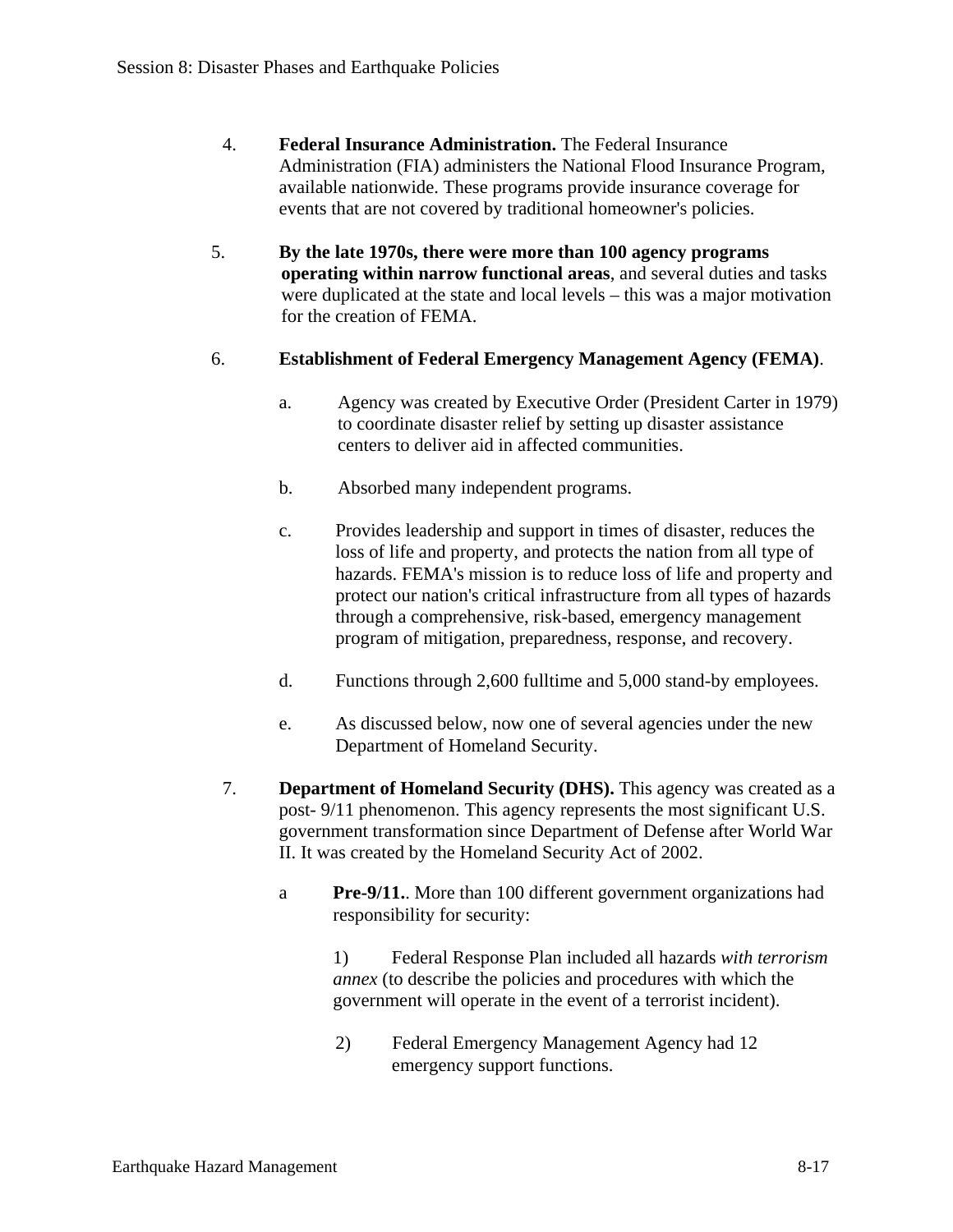3) Health and Human Services Agency led for health and medical functions.

#### b. **Post-9/11** Homeland Security Department:

- 1) One department whose primary mission is to protect the American homeland.
- 2) DHS includes 170,000 workers from 22 different agencies.
- c. DHS missions are to:
	- 1) Secure borders, transportation sector, ports, and critical infrastructure.
	- 2) Synthesize and analyze intelligence.
	- 3) Coordinate communication with state and local governments, private industry, and the American people.
	- 4) Train and equip first responders.

#### d. Four DHS Directorates:

- 1) Border and Transportation Security.
- 2) Emergency Preparedness and Response (FEMA).
- 3) Chemical, Biological, Radiological and Nuclear Countermeasures.
- 4) Information Analysis and Infrastructure Protection.
- d. Agencies moved under DHS:
	- 1) Secret Service Secret Service.
	- 2) Immigration and Naturalization Service (INS).
	- 3) Coast Guard (a uniformed service).
	- 4) Transportation Security Administration (TSA).
	- 5) Federal Emergency Management Agency (FEMA.)
	- 6) HHS Office of Emergency Response (Previously Office of Emergency Preparedness).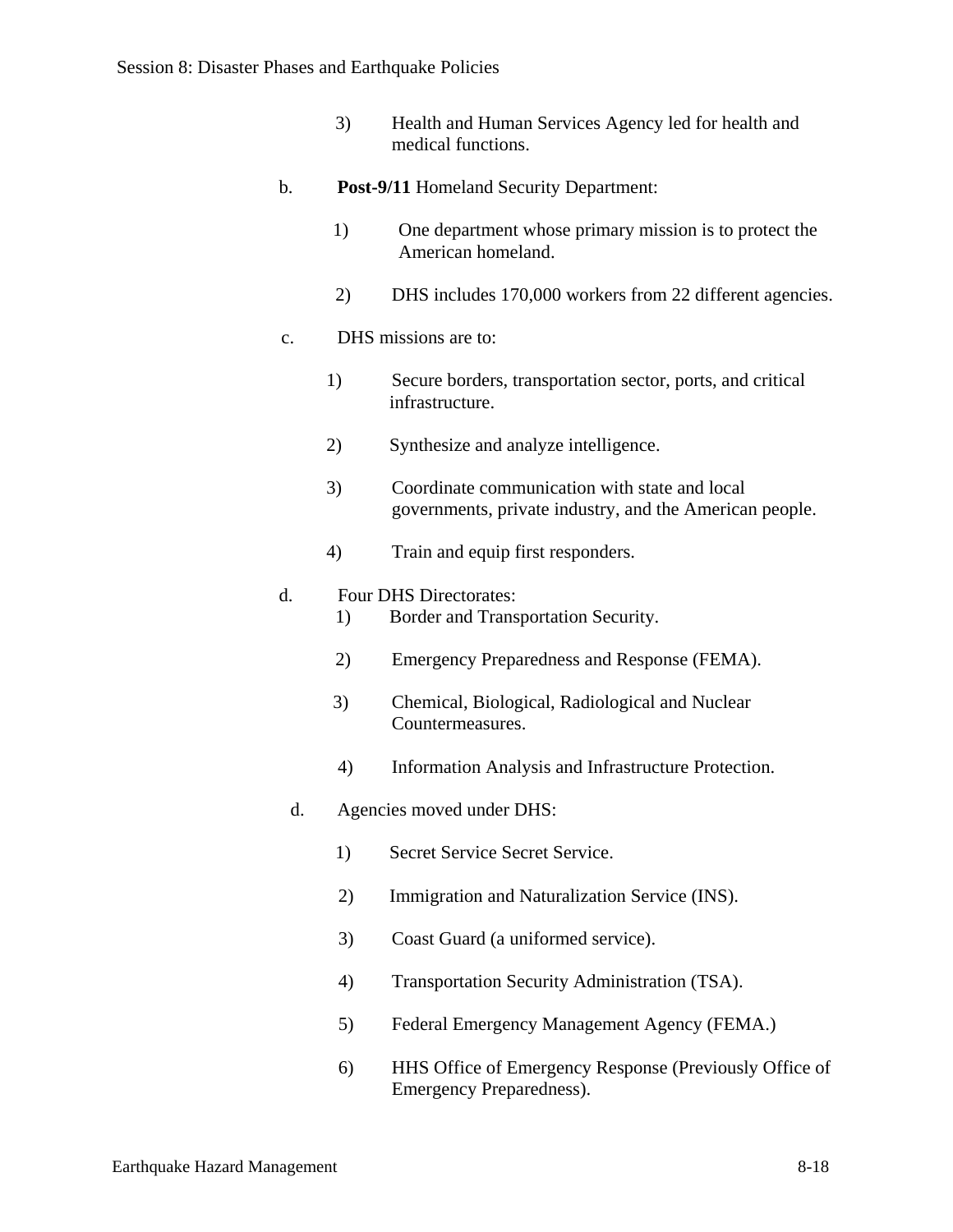- 7) National Disaster Medical System (NDMS).
- 8) Centers for Disease Control and Prevention (CDC).
- **C.** Examples of important national earthquake disaster programs and strategies are:
	- 1. Federal disaster response and recovery.
	- 2. National Mitigation Strategy
	- 3. National Earthquake Program.
	- 4. California Earthquake Insurance program.

# **IV. Federal Response and Recovery.**

- **A.** Requires declaration by the President.
- **B.** Includes direct aid to individuals and to governments.
- **C.** Includes grants and loans to individuals and governments for property repair and rebuilding.
- **D.** Averages \$2.5 billion/year in recent years.

# **V. National Mitigation Strategy.**

- **A.** Emphasis has shifted from response to reduction of losses by modifying exposure to hazards (mitigation). The motivations for this emphasis are exponentially increasing cost of natural disasters, the increasing risk (i.e., more people and infrastructure becoming concentrated in disaster-prone areas), and the recognition that mitigation is absolutely essential. Framework for federal/state/local/private sector partnerships developed to reduce vulnerability to hazards and to effect a transition from a response mode to an avoidance mode.
- **B.** Goals are to increase public awareness of hazards and reduce losses from hazards.
- **C.** Mechanisms include information, encouragement, and grants.
- **D.** An example of this strategy is "Project Impact," which focuses on "disasterresistant" communities.

# **VI. Project Impact (former program).**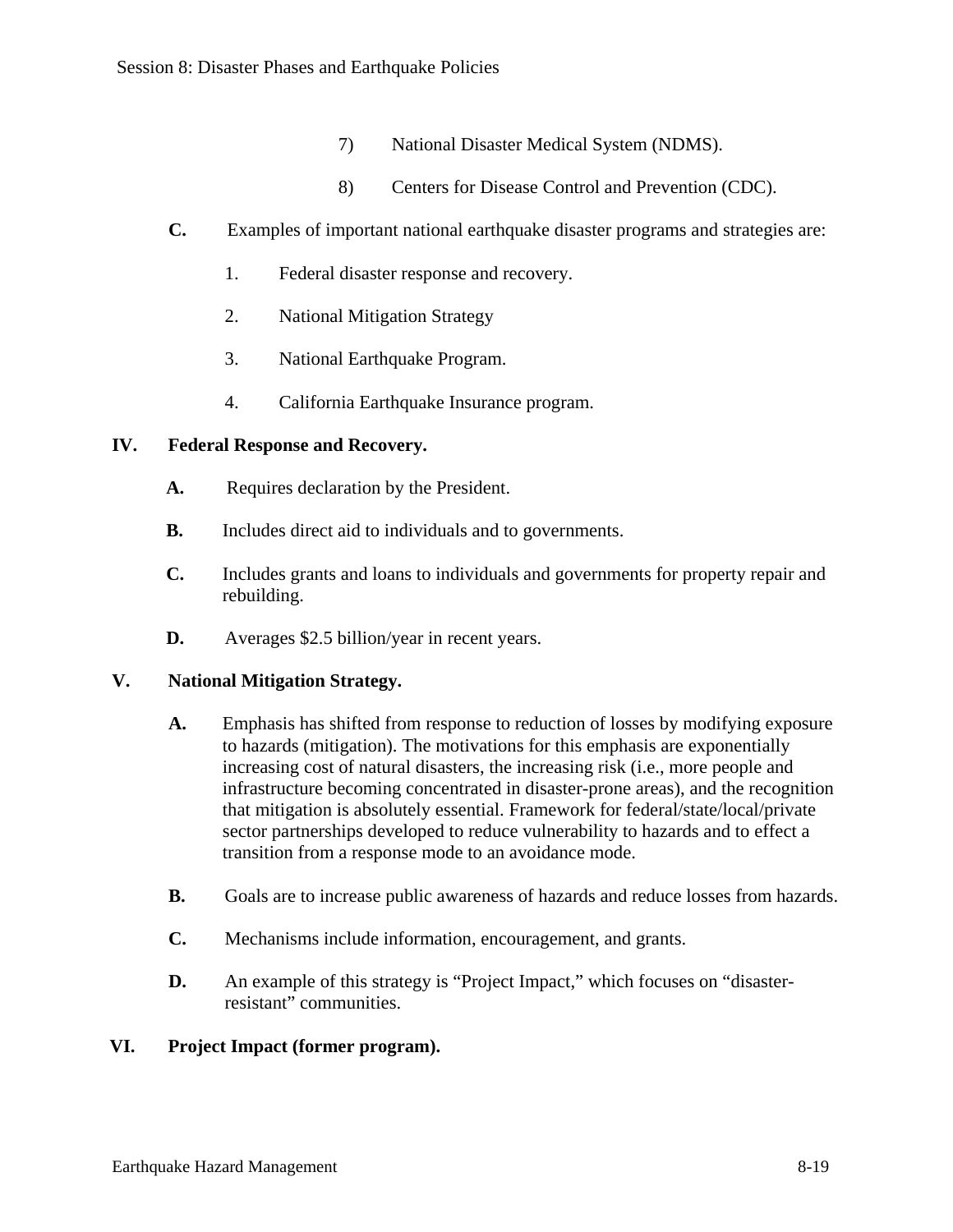- **A.** National initiative was launched in 1997, and included more than 300 communities nationwide. Program terminated in 2003.
- **B.** Federal Emergency Management Agency (FEMA) initiative helped communities protect themselves from the devastating effects of natural disasters.
- **C.** In each community, different sectors worked to identify potential hazards and minimize the danger they posed.
- **D.** The goal of Project Impact was to reduce the personal and economic costs of disasters by bringing together community leaders, citizens, and businesses to prepare for, and protect themselves against, natural disasters.
- **E.** Project Impact based its work and planning on three simple principles:
	- 1. Preventive actions must be decided upon at the local level.
	- 2. Private sector participation is vital.
	- 3. Long-term efforts and investments in prevention measures are essential.

### **VII. Disaster Mitigation Act of 2000.**

- **A.** Based on FEMA's Project Impact (which is no longer a federal program).
- **B.** Amends Federal Disaster Relief and Emergency Assistance Act to emphasize mitigation.
- **C.** Provides technical and financial assistance to state and local government (through Hazard Mitigation Grant Program, etc.).
- **D.** Restricts federal disaster assistance in cases of previous damage on more than one occasion without mitigation.
- **E.** Most importantly, **the Mitigation Act of 2000 essentially mandates disaster planning!**

### **VIII. National Earthquake Program (NEP).**

- **A.** Created in 1996 with FEMA as lead agency to expand the National Earthquake Hazard Reduction Program (NEHRP) in effect since 1977 by:
	- 1. Enhancing coordination.
	- 2. Promoting mitigation practices.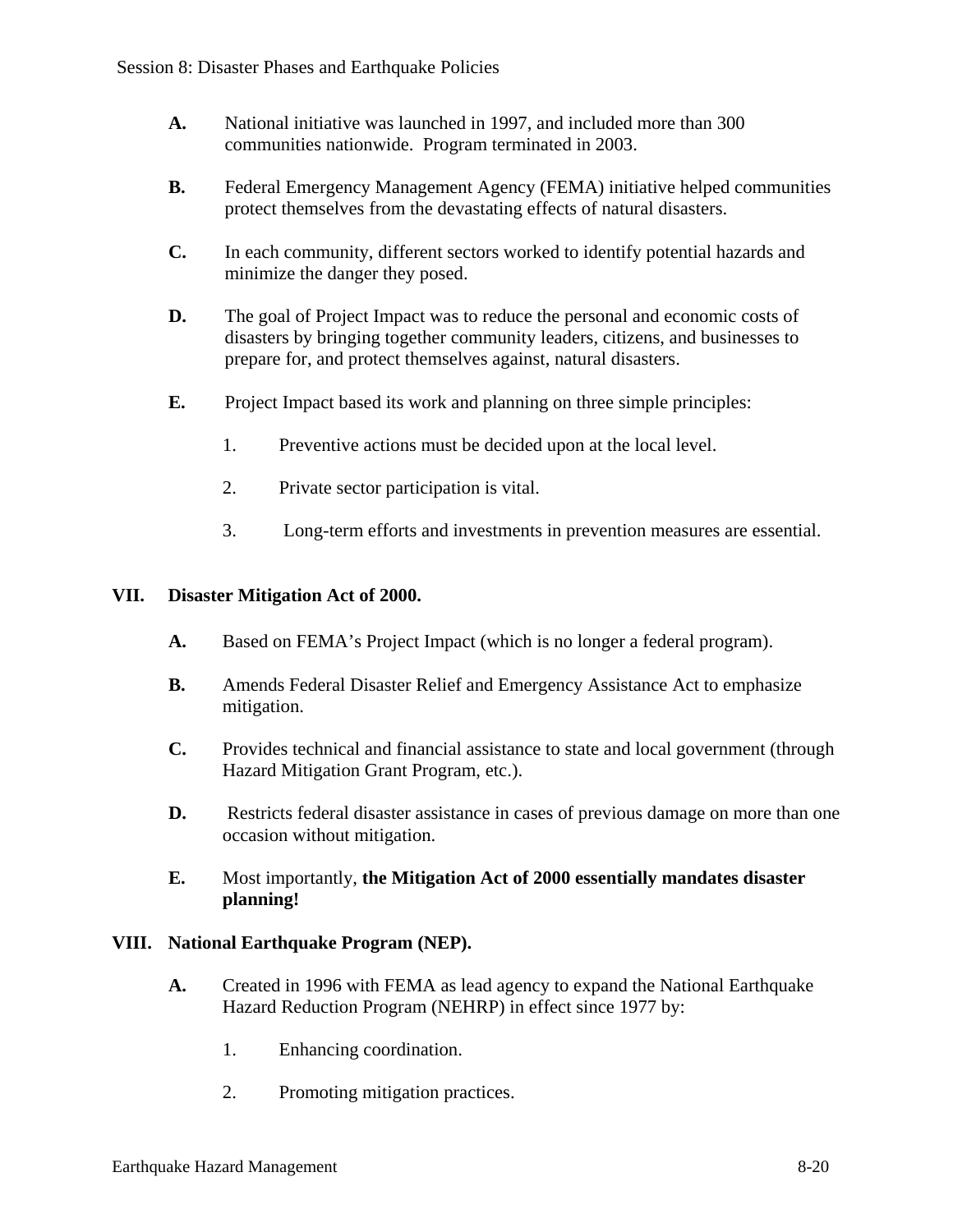- 3. Transferring technology to state and local governments and the private sector.
- **B.** Does not include insurance or regulations.

### **IX. California Earthquake Insurance Program.**

- **A.** Approved in 1996 in response to crisis in private earthquake insurance market resulting from 1994 Northridge Earthquake.
- **B.** Administered by the California Earthquake Authority.
- **C.** Claims are covered by the state when funds available to insurance industry from premiums are exceeded.

## **X. Earthquake Loss Reduction Act of 2001.**

This act was introduced by Senator Feinstein from California and has not yet been signed into law (2004). If signed into law, this act would:

- **A.** Provide a credit against federal income taxes equal to 50% of a homeowner's investment in seismic retrofit, not to exceed \$6,000.
- **B.** Allow businesses to depreciate the cost of seismic retrofit over five years.
- **C.** Authorize a \$1 billion Loss Reduction Trust Fund to provide matching grants for mitigation measures and recovery planning grants to reduce damage to buildings and utility and transportation systems critical to disaster response. The grants are to be provided to local governments, public and private hospitals, institutions of higher education, and special districts. These require that the state and the local government recipients benefiting from the investment fund a portion of the cost. To be eligible, the local entities also must have in place a long-term strategic earthquake loss reduction plan and enforce land use, building code, and other measures to reduce the vulnerability facilities in the jurisdiction.
- **D.** Define a seismic retrofitting bond as a bond for which 95 % of the proceeds are used for seismic retrofitting expenditures or used to finance loans to borrowers for seismic retrofitting expenditures as "qualified bonds."
- **E.** Encourage private investments in seismic retrofitting of residential properties by improving tax benefits.
- **F.** Encourage lower interest rates on mortgages for seismically-retrofitted residences.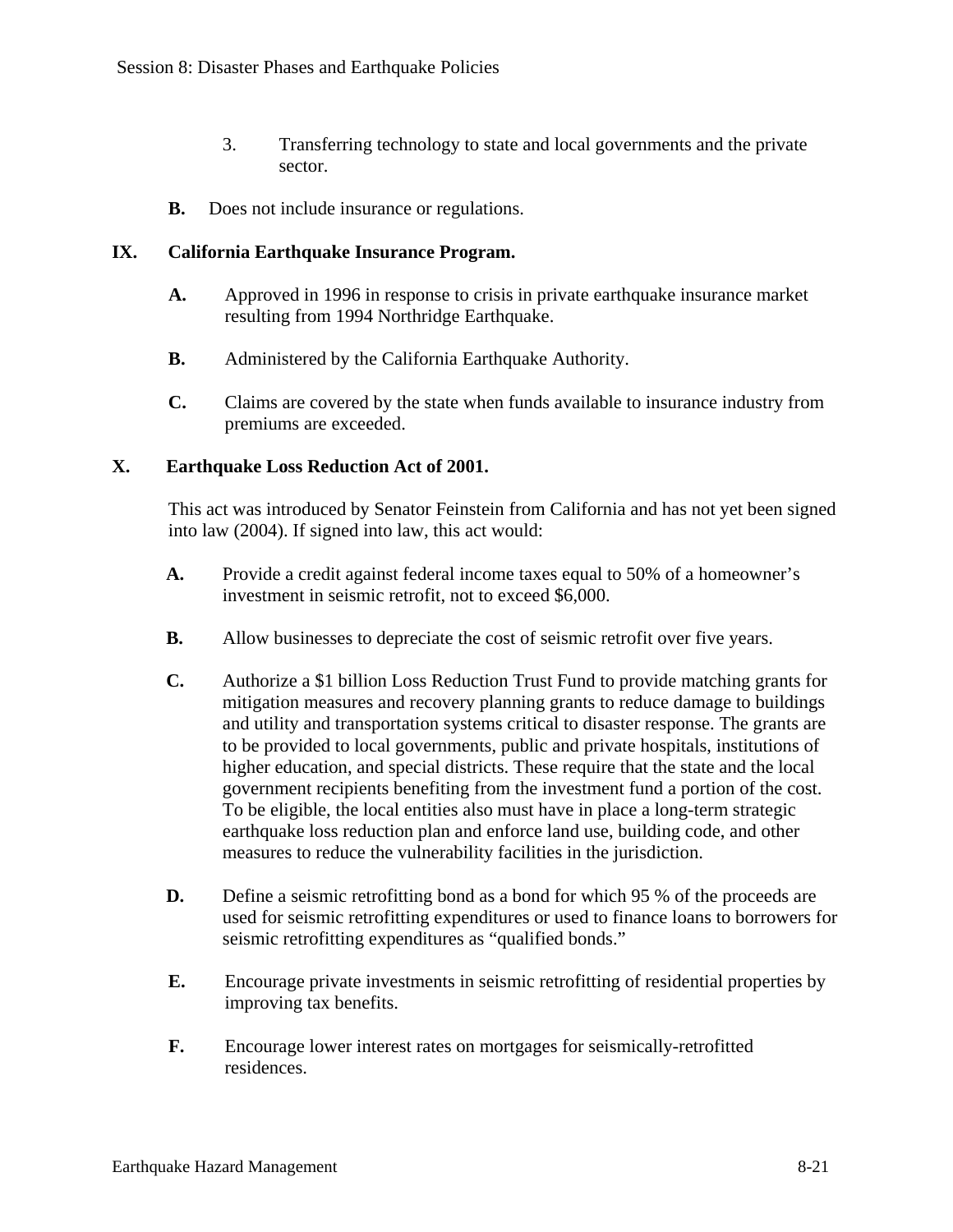- **G.** Permanently establish the Advanced Seismic Research and Monitoring System in the U.S. Geological Survey. This will enable researchers to discover ways to predict an earthquake before it strikes.
- **H.** The Act was introduced to Congress due to the recognition that:
	- 1. Earthquakes and tsunamis cause great danger to human life and property throughout the United States and continue to threaten Americans significantly in more than 40 states and territories.
	- 2. Too few states and local communities have sufficiently identified and assessed their risk and implemented adequate measures to reduce losses from such disasters and to ensure that their critical public infrastructure and facilities will continue to function after the disaster.
	- 3. Too much of the nation's stocks of housing and commercial buildings remain inherently vulnerable to earthquake shaking. Future losses in these facilities can be lessened using currently feasible technology.
	- 4. Too much of local government infrastructure remain at risk and are likely to be nonfunctional in the aftermath of foreseeable earthquake events at the time when the services they provide are critically necessary.
	- 5. Federal, state and local government expenditures for disaster assistance and recovery have increased without commensurate reduction in the likelihood of future losses from such earthquakes.
	- 6. Feasible techniques for reducing future earthquake losses are readily available.
	- 7. Without economic incentives, it is unlikely that states and local communities and the public will be able to implement available measures to reduce losses and ensure continued functionality of their infrastructure.

### *[Instructor note: Handout 8.1- Homework Assignment* ]

### **References Utilized:**

- *American Heritage Dictionary of the English Language, 4th ed.* 2000. Boston: Houghton Mifflin Company.
- Bendimerad, F. 2002. "Megacities, Megarisk." *Prevention Consortium*. Available from: http://www.proventionconsortium.org/articles/megacities.htm.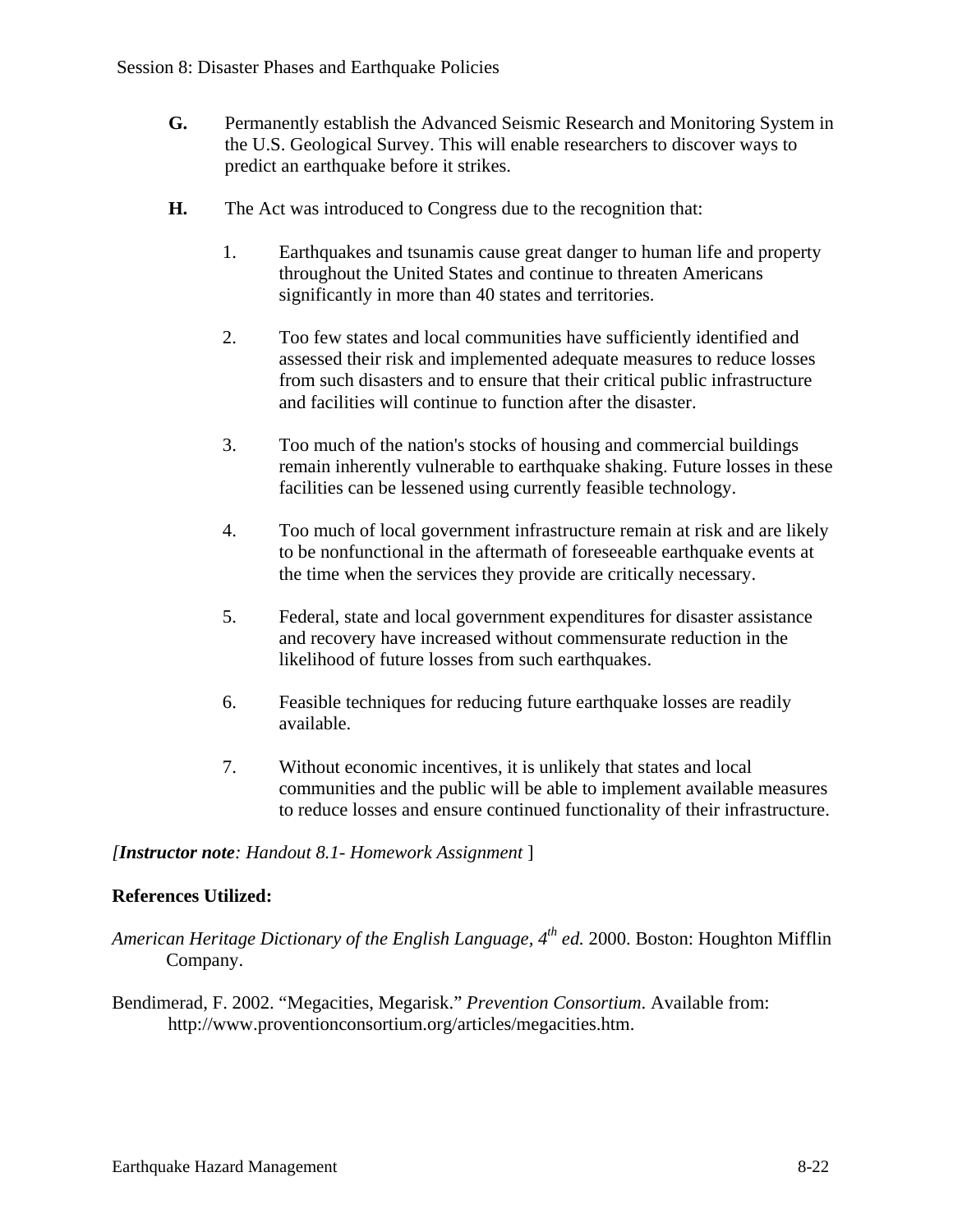- Brookings Institution. 2004. Washington, DC. Data from *Congressional Quarterly Almanac*, Vols., 6-34 Website at http://www.brook.edu/dybdocroot/GS/CPS/50ge/endeavors/helpvictimsdisaster.htm
- California Seismic Safety Commission. 2003. *California Seismic Safety Commission Strategic Plan*, adopted June 1998, revised October 2003. www.seismic.ca.gov.
- Church World Service CWS/ACT Emergency Management Training Program. 2004. Training course available at http://www.cwserp.org/training/CWSEMT/DRmodulea.php.
- Cox, W. E. 2002. "Mitigation of Losses from Natural Hazards: Policy and Institutions." Course notes from *Natural Hazard CEE4554 – Natural Disaster Mitigation and Recovery*. Virginia Tech, Spring, 2002.
- Encarta Online Encyclopedia. 2004. Data from website at: http://encarta.msn.com/text\_761561222\_\_\_5/Flood\_Control.html.
- FEMA. 2004. Data and information from website at: http://www.fema.gov.
- FEMA. 1998. *"*Planning for Seismic Rehabilitation: Societal Issues.*" FEMA 275.*
- FEMA. [No date]. "Report on the Costs and Benefits of Natural Hazards Mitigation." *FEMA 294*Available from http://www.fema.gov/library/lib06c.shtm
- Mileti, D. 1999.. *Disasters by Design: A Reassessment of Natural Hazards in the United States.* Joseph Henry Press.
- Multidisciplinary Center for Earthquake Engineering Research (MCEER). 2000. *Strategic Plan 2000*. See: http://mceer.buffalo.edu/aboutMCEER/strategicPlan/.
- Natural Hazards Observer. 1997., "Designing Disasters: Determining Our Future Vulnerability," Volume XXII, Number 1, September, 1997. Available from: http://www.colorado.edu/hazards/o/septo97/septo97a.htm#Designing.
- NRC. 2003. *Preventing Earthquake Disasters: The Grand Challenge in Earthquake Engineering: A Research Agenda for the Network for Earthquake Engineering Simulation (NEES)*. National Research Council. Washington, DC: National Academies Press.
- Multidisciplinary Center for Earthquake Engineering Research (MCEER). 2002. *Strategic Plan 2000*. See: http://mceer.buffalo.edu/aboutMCEER/strategicPlan/.
- Quarantelli, E. L.1999. Disaster Research Center, "The Disaster Recovery Process: What We Know And Do Not Know From Research" University Of Delaware, Newark, Delaware; available from http://www.udel.edu/DRC/preliminary/pp286.pdf.